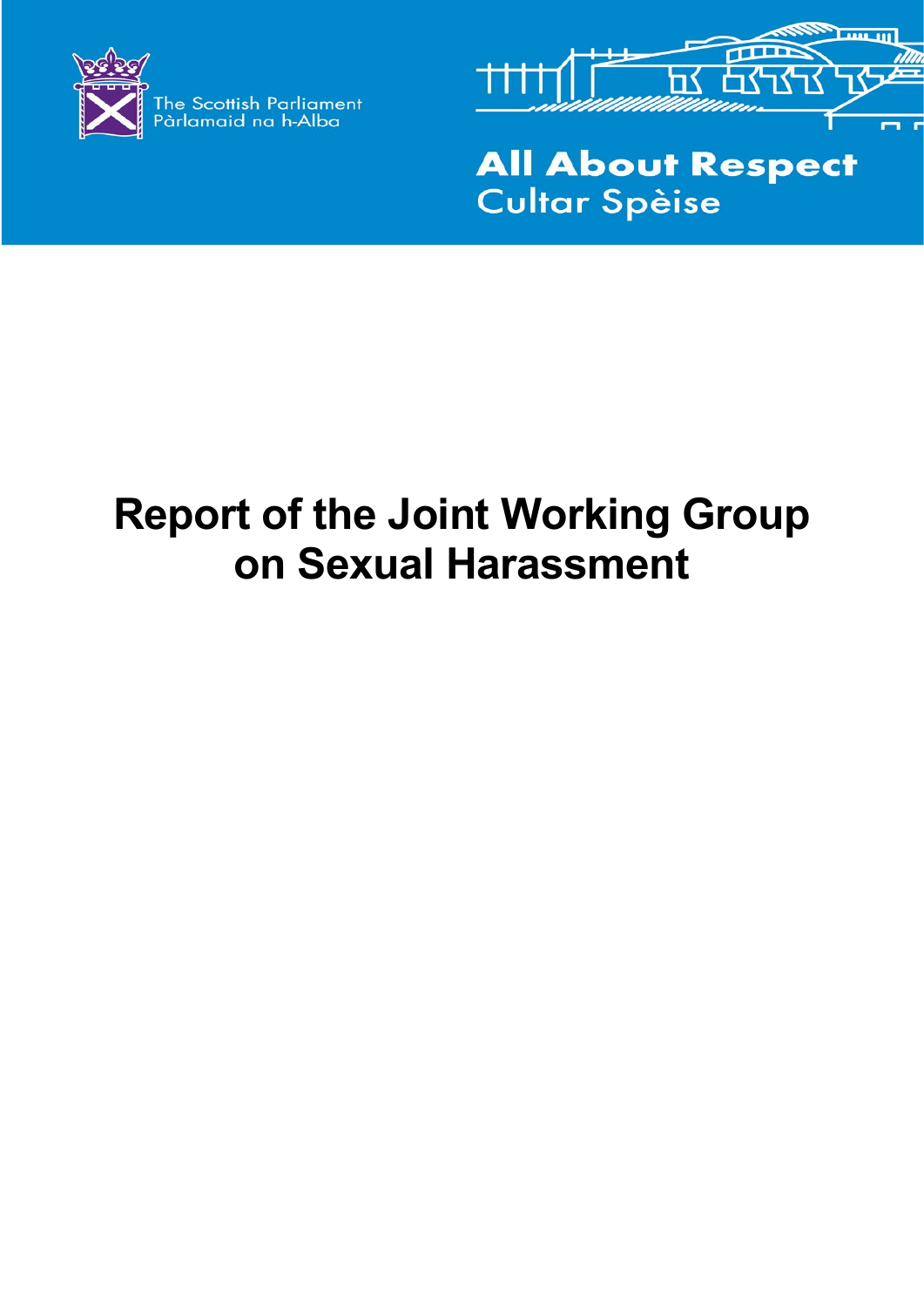

The Scottish Parliament<br>Pàrlamaid na h-Alba



## **All About Respect Cultar Spèise**

## **Contents**

| Independent investigation - complaints against members15                                                                                                                                                                        |  |
|---------------------------------------------------------------------------------------------------------------------------------------------------------------------------------------------------------------------------------|--|
| Using an independent investigator rather than the Ethical Standards<br>$\bullet$<br>Commissioner<br>Using the Ethical Standards Commissioner<br>$\bullet$                                                                       |  |
|                                                                                                                                                                                                                                 |  |
| Time limit on complaints<br>$\bullet$<br>Access to report<br><b>Excluded complaints</b><br>Confidentiality<br>Complaints about a Member's member of staff<br>Complaint against a Member by their own member of staff<br>Overall |  |
|                                                                                                                                                                                                                                 |  |
|                                                                                                                                                                                                                                 |  |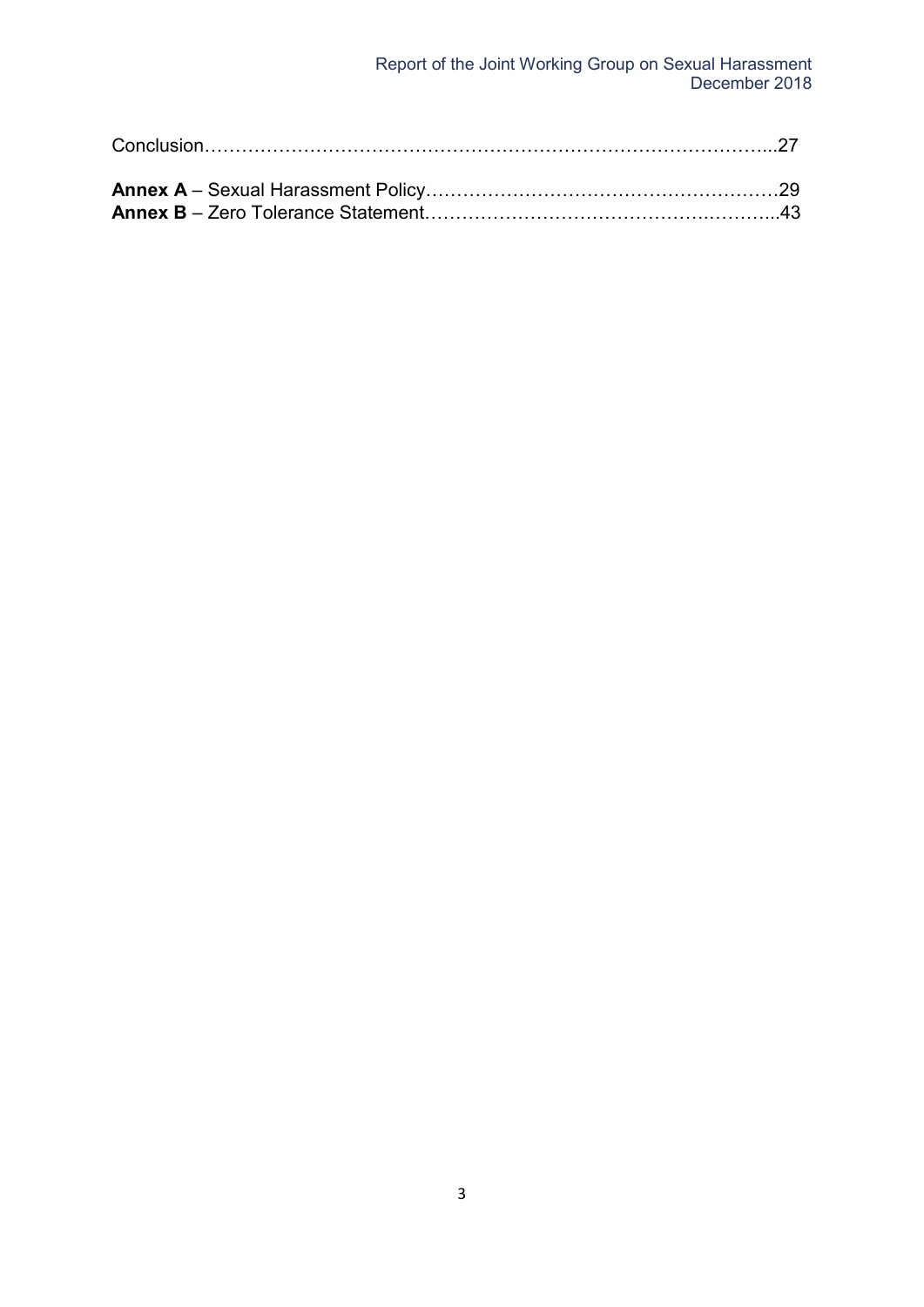



## **All About Respect Cultar Spèise**

## **Executive Summary**

## **Introduction**

Every person has the right to work in an environment that promotes respect, fairness, equality, and dignity and enables them to make their best contribution. Sexist behaviour and sexual harassment do not belong in the Parliament.

The Scottish Parliamentary Corporate Body (SPCB) set up a [Joint Working Group,](http://www.scottish.parliament.uk/abouttheparliament/107843.aspx) comprising senior Parliament officials, representatives from each political party and an external expert to look at how the Parliament should address these issues.

The Joint Working Group would like to thank everyone who took the time to complete the survey into sexual harassment and sexist behaviour and who took part in our focus groups. The feedback was invaluable to us in putting together our proposals.

Our report sets out our vision for the Parliament as a place where everyone can flourish and not be subject to harassment and sexism. We also set out the changes that need to be made to our current policies and procedures to deal effectively with complaints of sexual harassment and sexist behaviour.

New complaints procedures won't be enough. Our culture needs to change and we set out what we mean by zero tolerance, the principles that should apply and how we have translated these principles into the actions we're recommending.

Our proposed new policy on dealing with Sexual Harassment would apply to everyone who works in and for the Parliament. It is attached as an annex to this report and sets out in detail how complaints would be dealt with.

In summary, this is what we're proposing:

## **Independent Support Service**

A centralised service providing a single complaint route and providing advice, support and advocacy. This will be independent of the Parliament and the political parties and will be run by an external body. It will provide ongoing support to anyone experiencing sexual harassment or sexist behaviour, irrespective of whether or not they submit a formal complaint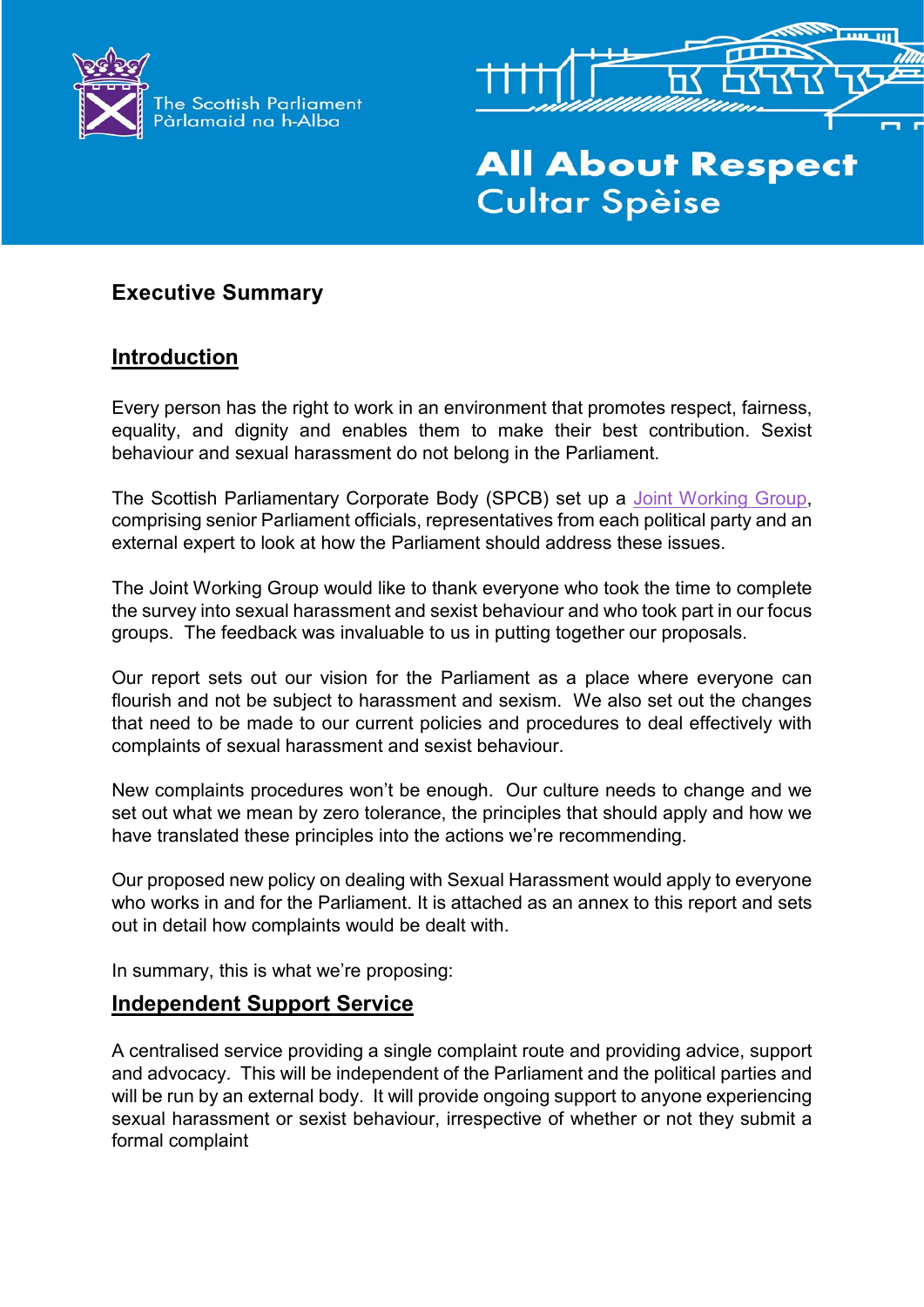People will be able to access this service on an anonymous basis. Formal complaints, however, can't be made anonymously as the person being complained about has the right to know the details of the complaint and, in these cases, that means knowing who made the complaint except in exceptional circumstances, for example where there is a threat to someone's safety

However, we will investigate ways in which more than one anonymous complaint about the same perpetrator can be 'matched' to enable those who have complained anonymously to be securely informed that there are others in the same position to help them decide whether to make a complaint.

#### **Reporting procedures – dealing with issues informally**

We know that raising a formal complaint can be daunting so our proposed new policy sets out different ways in which complaints can be resolved on an informal basis. The Independent Support Service will be crucial in providing support and they can also take on an advocacy role to support complainants. Support can also be provided by trade union representatives, line managers and the Parliament's HR department.

While it is often better to resolve issues informally, we know this might not always be appropriate and so people should be able to take a formal complaint without any expectation that they should have gone through any informal processes.

#### **Reporting procedures – dealing with issues formally**

It's crucial that investigatory and disciplinary processes are separate and carried out by different people. Therefore, we propose that formal complaints be investigated independently of the Parliament and political parties.

Investigations into complaints against anyone, bar Members, would be carried out by an independent investigator contracted by the Parliament.

Investigations into all complaints against Members should be carried out by the Ethical Standards Commissioner for Scotland.

This is because the current procedure for dealing with complaints against Members is governed by the Code of Conduct and the Scottish Parliamentary Standards Commissioner Act 2002. Under this, the Standards, Procedures and Public Appointment (SPPA) committee propose sanctions on Members found to have breached the Code and the SPPA committee is also responsible for proposing any changes to the Code.

Taking all this into account, we have made recommendations to the Standards, Procedures and Public Appointments Committee about revisions that would need to be made to the current framework to ensure the same principles of fairness and transparency apply and we have, where possible, sought to reflect model employment practices.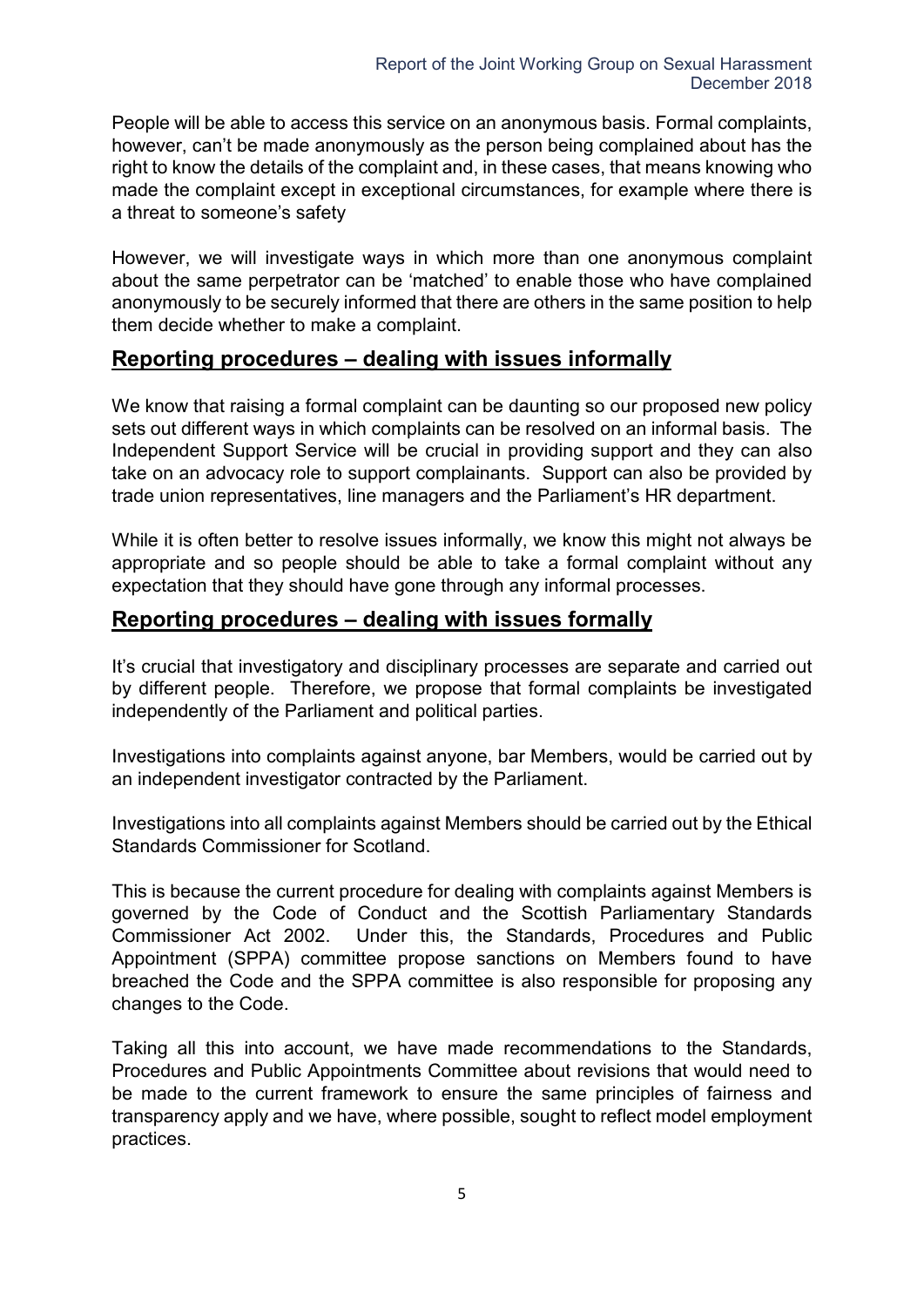However, it's important to recognise that regardless of procedure, we expect the same standard of behaviour of everyone who works in and for the Parliament which is why our policy applies to everyone.

We also pose the question about whether it's appropriate for complaints of sexual harassment against Members to be considered by the SPPA committee at all. This raises a number of issues (not least, the question of how any sanctions would be applied) and we are asking the SPPA Committee to look at this issue.

## **Time Limits**

While it is always better to raise an issue as soon as possible after it has happened, we recognise that this might not always happen for legitimate and understandable reasons. The revised procedures we're proposing are designed to make people feel more confident about raising a complaint. For these reasons, we do not believe there should be any time limit to raising a complaint. This also means that formal complaints can be taken against people who no longer work here.

Each complaint should be dealt with on its own merits and how far back the allegations go, whether it was a one-off incident or whether the behaviour has recurred can all be taken into account during the investigation to determine whether there is a case to answer.

#### **Ongoing support and assistance**

Both complainants and respondents will have access to support when a complaint is being dealt with. However, we're acutely aware that raising a complaint and having it dealt with is not the end of the story for either the complainant or respondent. People may experience increased stress and anxiety and therefore, it is imperative that ongoing support is given.

Our policy sets out the different types of support we believe should be offered.

## **Next Steps**

This report and our new policy is the start of the process, not the end. We will be monitoring the impact of the changes and of the programme of education we're undertaking to make sure our culture is changing.

Finally, it's important to remember that, important as robust policies and procedures are, we all have a responsibility to stop sexual harassment and sexist behaviour happening in the first place by looking at ourselves and how we behave and calling out bad behaviour in others.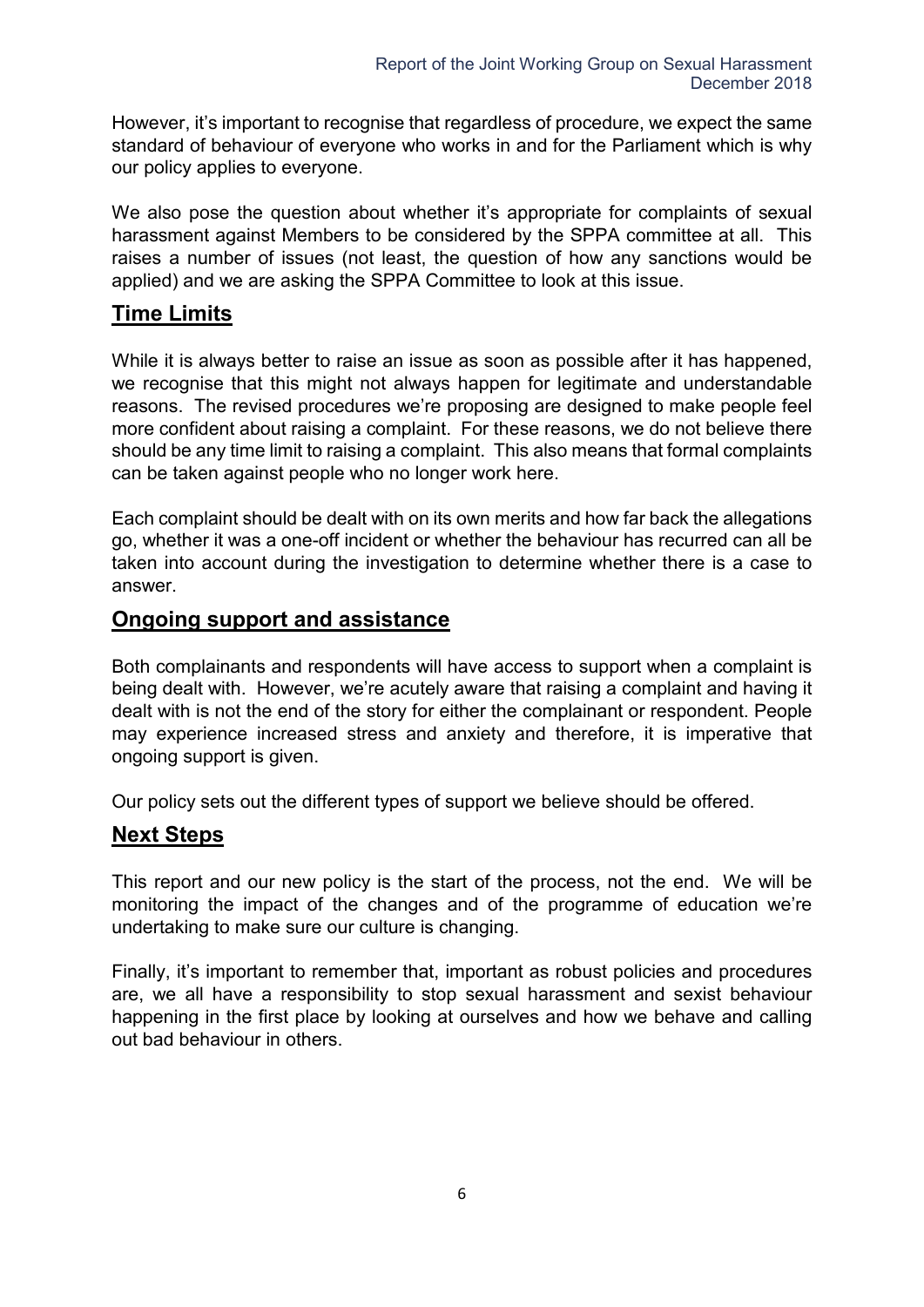## **Introduction**

- 1. Equality is one of the Parliament's founding principles. The Parliament has always strived to be an exemplar, as an employer and as an institution and launched a [Diversity and Inclusion Strategy,](http://www.scottish.parliament.uk/abouttheparliament/30314.aspx) setting out a vision of a Parliament that is *"accessible and open to people from all walks of life and background – as a place to work, to visit and to participate."* As part of the Strategy, seven diversity networks have been set up to offer peer support to colleagues and to help us build up a better picture of the challenges and barriers that different groups might face. Not only have these Networks given a much higher profile to the issue of diversity in the Parliament, they have also been instrumental in introducing changes, such as the introduction of free sanitary products across the Parliament.
- 2. As an employer, the Parliament carried out gender pay gap analysis and equality monitoring looking at all protected characteristics and has produced an action plan to address the findings, such as the under-representation of women in senior positions and the under-representation of BME staff in the Parliament.
- 3. As an institution, the Parliament introduced rule changes so that gender balance had to be taken account of on the SPCB and on the Parliamentary Bureau and introduced 'Acting Conveners' allowing conveners to retain their position while on a period of parental leave. The Commission on Parliamentary Reform also made a number of recommendations in relation to the diversity of elected members which are currently being worked on.
- 4. It was within this context that the Parliament considered its approach to sexual harassment, in light of press reports that, as with other institutions, there were issues that needed to be addressed.
- 5. It is important to mention these other areas of work because dealing with sexual harassment is not just a case of introducing revised policies. It is about creating a change in culture where people are treated with dignity and respect, regardless of who they are. Studies have shown that harassment can be linked to broader forms of inequality and to power imbalances and that in order to create lasting change, patterns of sexism and structural inequalities must be addressed as well.
- 6. That is why the Parliament's approach focussed on sexist behaviour as well as sexual harassment and why it is important that the other areas of work highlighted above continue to be progressed.
- 7. The Joint Working Group on sexual harassment was set up as part of a series of measures to deal with harassment. Another step that was taken was to issue a comprehensive survey to everyone who works in and for the Parliament. The number of reported cases of sexual harassment was very low but we know that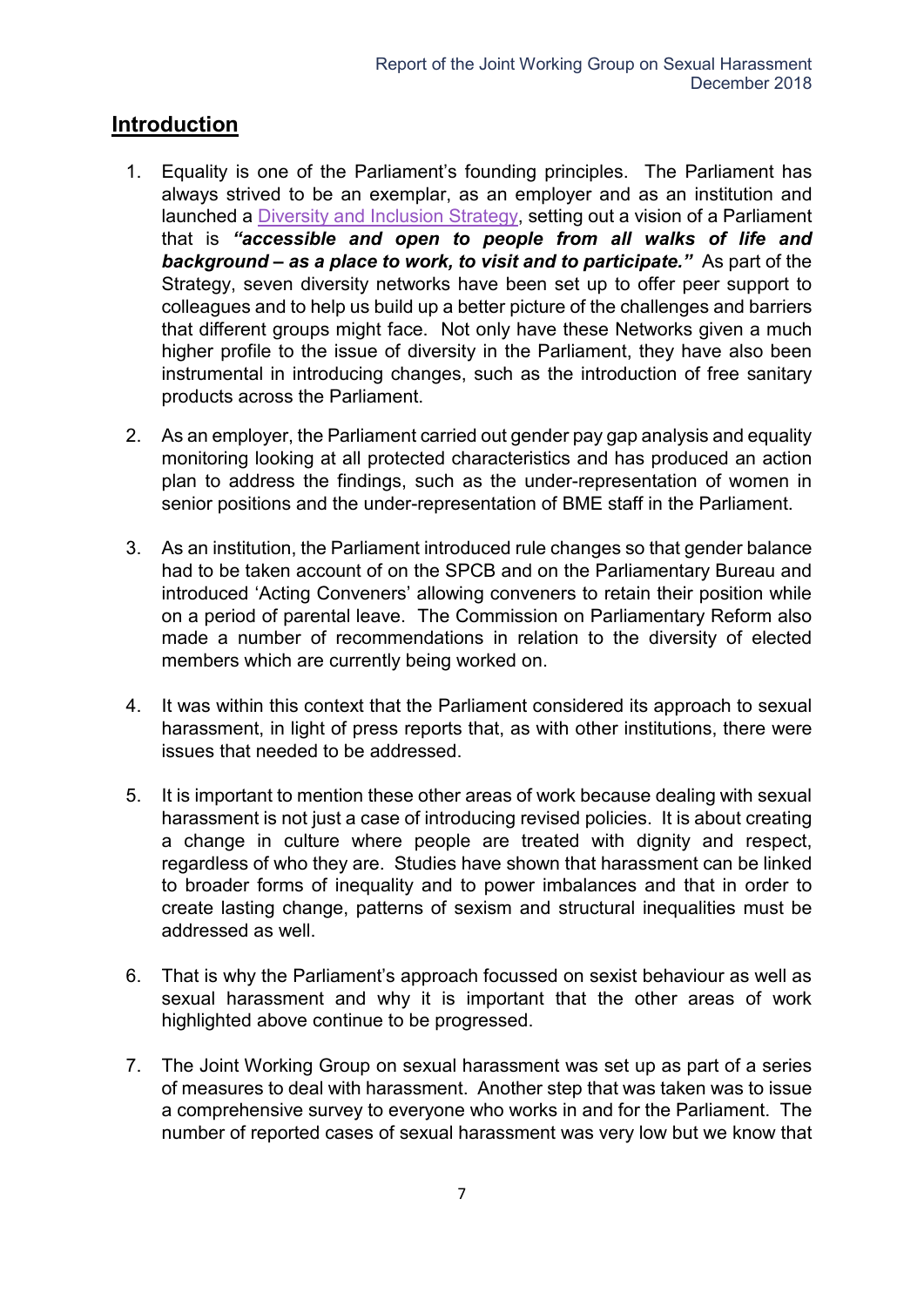it can sometimes be very difficult and traumatic for people to come forward and we needed a much clearer picture of the scale of the issue.

- 8. The survey was issued to just over 1600 people and there was an overall response rate of 62%. The rate of response from Parliament staff and MSPs staff was particularly high – 81% and 76% respectively.
- 9. This survey indicated that while the majority of respondents (78%) had never experienced sexual harassment or sexist behaviour, a fifth overall (20%) had experienced such behaviour while working at the Parliament. When the results were broken down by gender, 30% of women and 6% of men reported experiencing this behaviour in some form.
- 10. The survey also showed that while knowledge of the different reporting procedures was high, the percentage of those actually reporting anything was low. Further, those who had experienced such behaviour were the least likely to have confidence in the reporting process.
- 11. The Joint Working Group, comprising senior Parliament staff, representatives from each political party and an external expert was set up with the remit "to consider and agree any actions that need to be taken on a joint or individual basis between the Parliament and political parties in light of the survey on sexual harassment and sexist behaviour"
- 12. The Joint Working Group set out the broad strands of work it intended to take forward to address the findings from this survey. These were:
	- Establish a comprehensive programme of education and development for those working within the Parliament and within Regional and Constituency offices to prevent such behaviour happening in the first place
	- Improved reporting procedures and policies to address the lack of confidence in current procedures
	- Additional measures to support anyone who has experienced sexual harassment or sexist behaviour
	- Mechanisms to monitor and review what is put in place to ensure it is delivering what we need it to.
- 13. This report sets out the measures already put in place by the Joint Working Group. It also sets out the revised policies, support and reporting mechanisms that we are proposing to deal with sexual harassment and sexist behaviour. We have sought to explain the reasons we have suggested a particular policy or procedure, particularly in relation to how complaints against Members should be dealt with, where we have tried to balance a number of complex issues.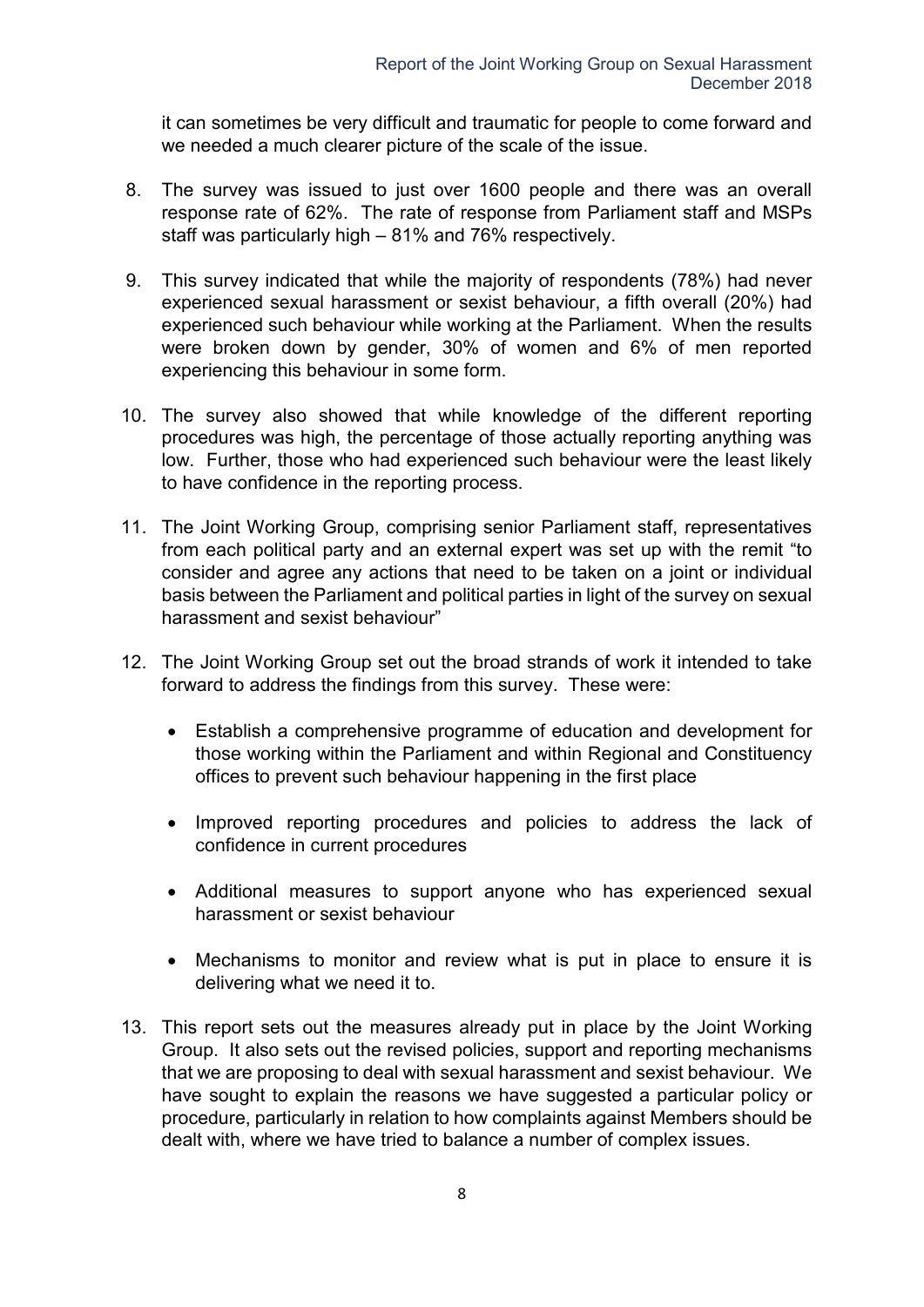- 14. We have said from the outset that to be effective, we need to have a unified approach. That is why we have produced an overarching policy that will apply to everyone who works in and for the Parliament, including MSPs, MSP staff and contractors.
- 15. The other inter-dependency is with the [Code of Conduct for Members of the](http://www.parliament.scot/Parliamentaryprocedureandguidance/CCEd07201708.pdf)  [Scottish Parliament.](http://www.parliament.scot/Parliamentaryprocedureandguidance/CCEd07201708.pdf) The Standards, Procedures and Public Appointments (SPPA) Committee undertook its own inquiry into sexual harassment and inappropriate conduct and produced a [report](https://sp-bpr-en-prod-cdnep.azureedge.net/published/SPPA/2018/6/5/Sexual-harassment-and-inappropriate-conduct-1/SPPAS052018R04.pdf) in June setting out its initial views.
- 16. The SPPA committee's report recommended that the Joint Working Group look further at a number of areas such as reporting procedures, confidentiality and anonymity and develop a sexual harassment policy that applies to all campus users regardless of their employment status. The SPPA committee also confirmed that it would consider any revised policies and procedures before recommending any changes to the Code of Conduct to complement the Parliament's policies.
- 17. The Joint Working Group has looked at all of these issues and our report raises issues in relation to the Code of Conduct that we believe need to be addressed.
- 18. We recognise that revised procedures relating to complaints against Members cannot be put in place until the SPPA and the Parliament has agreed any changes.

## **The principles underpinning our approach**

- 19. In announcing the Parliament's response to the newspaper suggestions of sexual harassment in the Parliament, the Presiding Officer and party leaders made clear they endorsed a zero tolerance approach. To ensure clear communication of this message and a shared understanding of what it means, the Joint Working Group published a Zero Tolerance statement. This is attached as Annex B to this report.
- 20. This sets out the definitions of sexist behaviour and sexual harassment and includes a set of principles that underpins all of the work we are taking forward. The Statement set out what we will do as an institution:
	- Take steps to prevent sexism and sexual harassment from occurring and support culture and behaviour change through information and education
	- Take complaints seriously ensuring we deal with them promptly and sensitively
	- Have polices and processes which are transparent, easily accessible and understood by those who need to use them
	- Ensure principles around confidentiality within the complaints process are clear
	- Respond in a manner which is consistent, fair and proportionate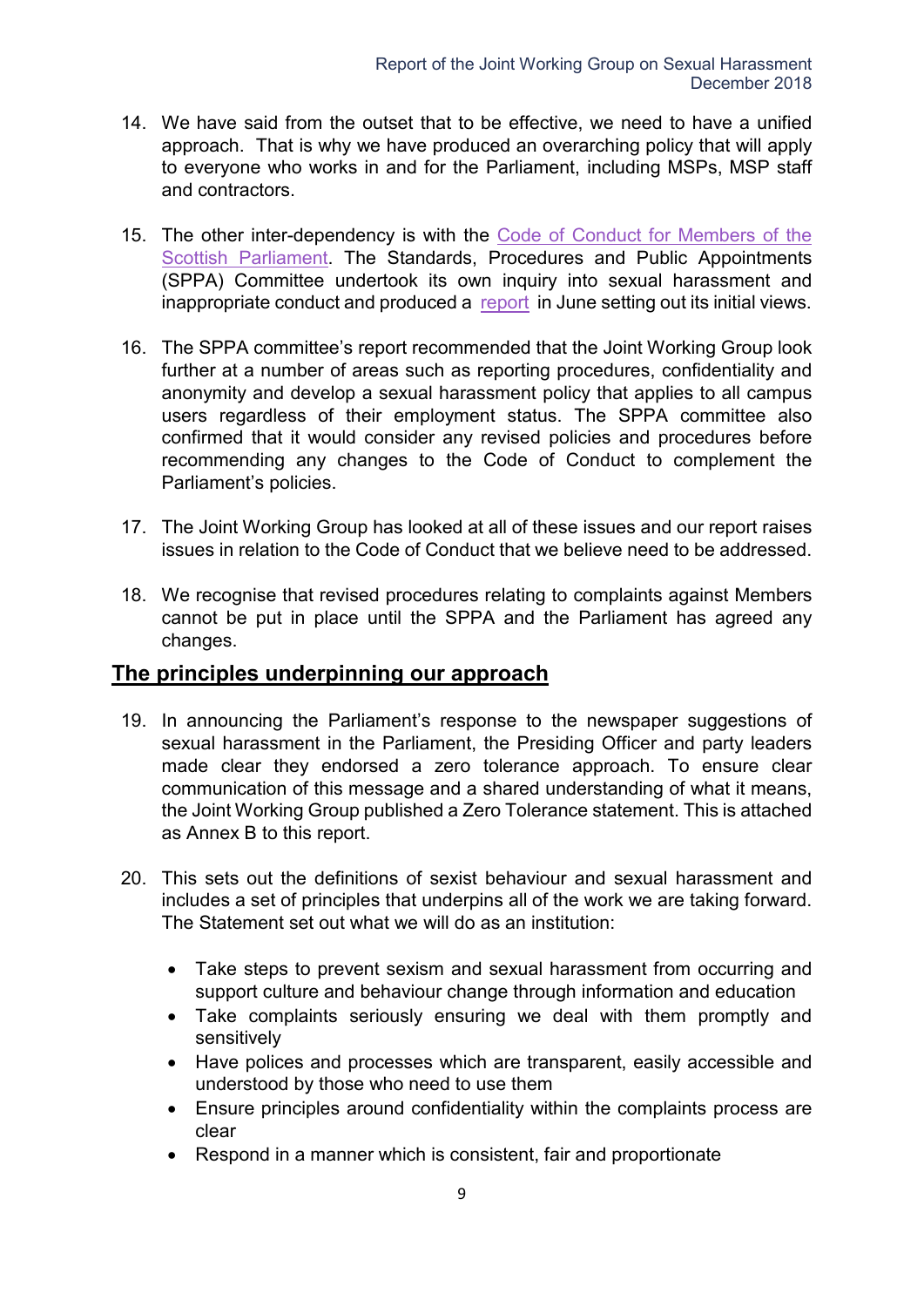- Ensure that there are consequences for sexist behaviour and sexual harassment.
- 21. In addition to the principles in the Zero Tolerance statement, we had another guiding principle when looking at our policies and procedures. We recognise that there are a number of different employment relationships within the Parliament and that normal employment grievance and disciplinary procedures are not always directly transferable to elected members. However, our aim has been to replicate the principles that underpin effective employment policies as far as possible. In doing so, it's important to remember that taking a complaint is not a judicial process. While procedures will adhere to the rules of natural justice, the standard of proof is not to prove something beyond reasonable doubt as it is with criminal cases, it is to decide on the balance of probabilities. Procedures should also be non-adversarial.

#### **Programme of education and awareness raising**

- 22. As we say at the beginning of this report, addressing sexual harassment cannot be done just by revising policies and procedures. It requires a change in behaviour and a recognition of the impact that harassment and sexist behaviour can have on individuals and on the organisation's overall culture. That is why we have taken forward this work under the title of 'Culture of Respect'.
- 23. As promised when we set out the next steps we wanted to take following the survey, we have set up a programme of education and awareness raising with a series of workshops. The workshops cover:
	- The fundamental principles of zero tolerance and what this means in relation to our culture and values.
	- The law and the definitions of what constitutes sexual harassment and sexist behaviour.
	- How to deal with inappropriate behaviour if you see it and/or experience it.
	- Understanding the impact of our behaviours on others through unconscious bias and how we might judge/treat others.
- 24. These workshops are an important first step towards building a culture where unacceptable behaviour is not only recognised and challenged but is prevented from happening in the first place.
- 25. We will also be developing the next phase of the programme which will be designed to focus more on individual learning needs and on embedding the tackling and prevention of sexual harassment and sexist behaviour into existing programmes and induction.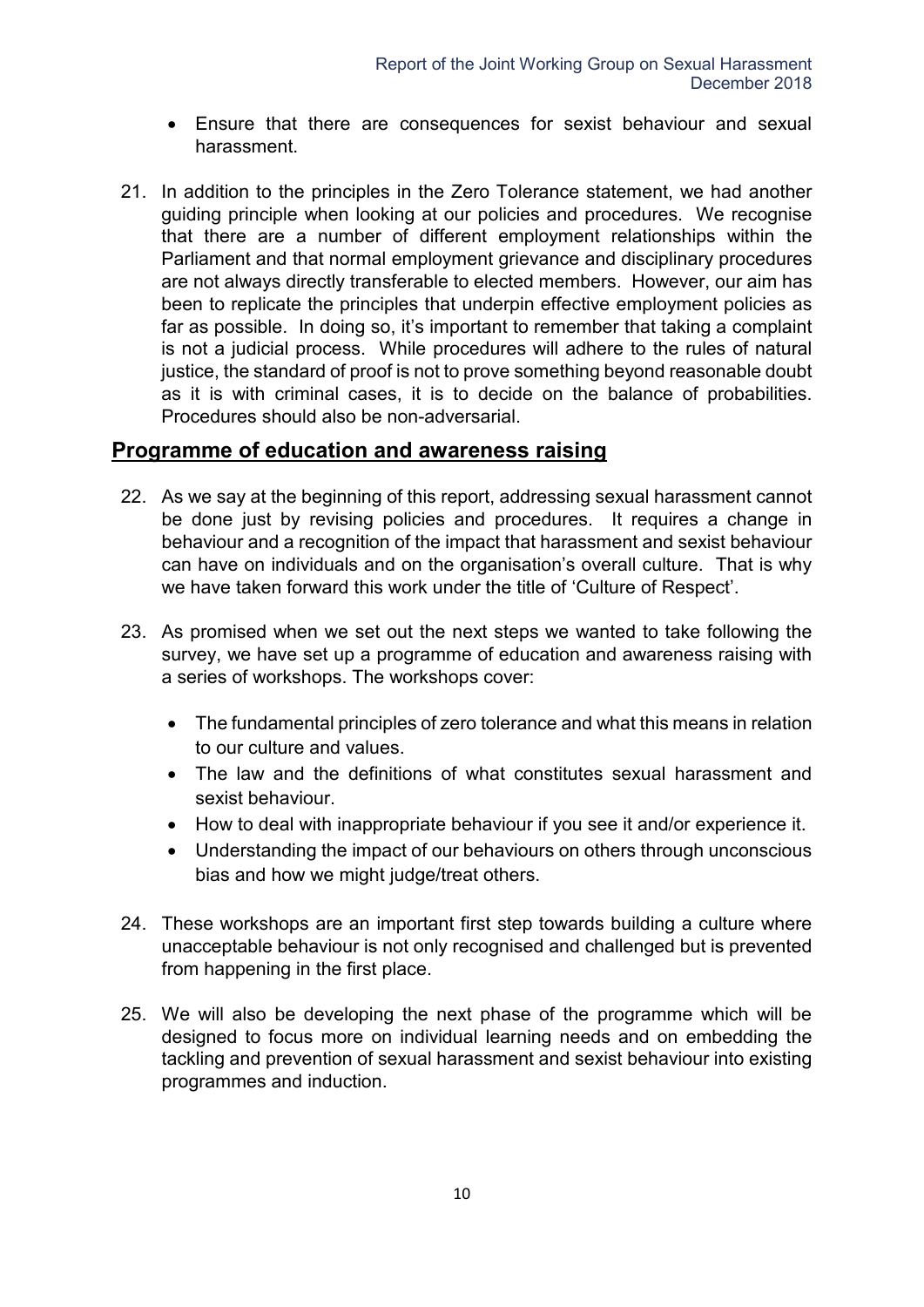## **A single point of contact for everyone**

- 26. The results of our survey made clear that those who had experienced sexual harassment and sexist behaviour lacked confidence in our current reporting procedures. As we have said, there are a number of different employment relationships within the Parliament and each political party currently has its own procedures for dealing with complaints. It is clear from the survey that people found the landscape confusing and cluttered and this in itself could be a barrier to reporting. It was also clear people wanted to be able to access independent and confidential advice.
- 27. While we recognise that it's important to have a range of options available to people to deal with incidents of sexual harassment and sexist behaviour, we wanted to make sure that there was one central point for advice, support and reporting.
- 28. Therefore, building on the helpline we established in November last year, we propose setting up a centralised service providing a single complaint route and providing advice, support and advocacy. This will be independent of the Parliament and the political parties and will be run by an external body. It will provide ongoing support to anyone experiencing sexual harassment or sexist behaviour, irrespective of whether or not they submit a formal complaint.
- 29. It is also extremely important that we see whether or not our culture is changing and therefore, we propose this service will also collect anonymised data so we can have a better picture of what is happening across the Parliament, rather than just relying on statistics in relation to the number of formal complaints that have been submitted.
- 30. The next section of the report sets out in more detail, the role of this independent service in relation to complaints.

## **Reporting mechanisms**

- 31. The Independent Support Service will provide advice, support and guidance including guidance on the different options available to seeking resolution. The final decision about how to take something forward will rest with the person who has experienced inappropriate behaviour.
- 32. People don't always want to take a formal complaint. Sometimes all they want is to make the person aware of the impact their actions have had and for the offending behaviour to be acknowledged and addressed. However, if their complaint has not been resolved satisfactorily on an informal basis, or if the complainant believes it would not be appropriate to resolve the issue informally (for example if they think disciplinary action ought to be considered), the complainant will be able to take a formal complaint.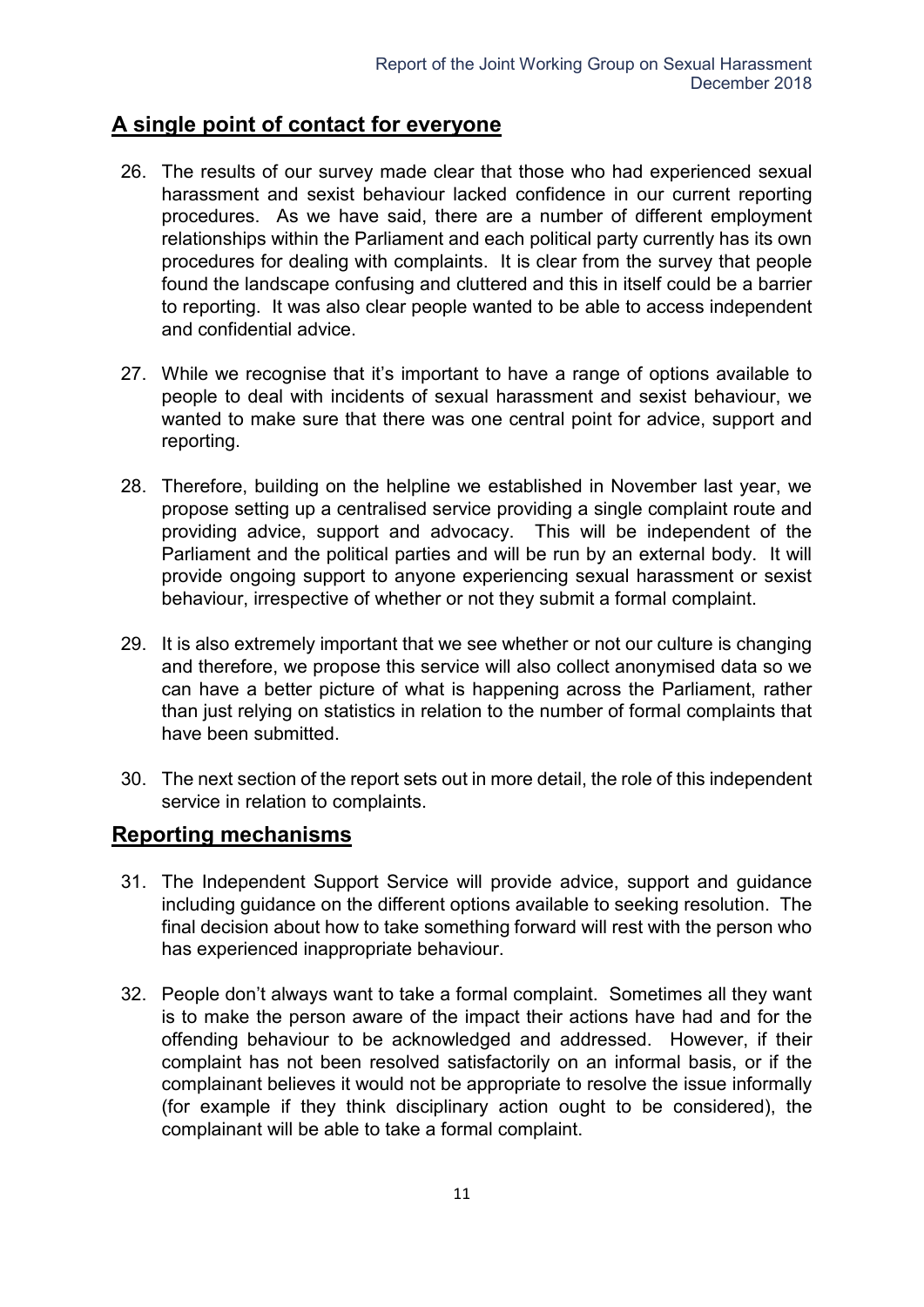- 33. The Independent Support Service will provide ongoing support, regardless of whether or not the person making the complaint decides to deal with it informally or formally.
- 34. The principles set out in our Zero Tolerance statement should be adhered to regardless of whether the matter is dealt with formally or informally. That is to say, complaints should be taken seriously and dealt with promptly and sensitively and they should be dealt with in a way that's consistent, fair (to both the complainant and respondent) and proportionate.

## **Anonymity**

- 35. The suggestion made most often in the survey to improve the level of reporting was that processes should be confidential and/or anonymous. It is absolutely vital that there is confidentiality at the heart of any process we develop (and we mention this specifically at paragraph 93 in relation to the Code of Conduct later in this report) both for the complainant and the respondent. Investigations must be allowed to progress without the glare of publicity.
- 36. The issue of anonymity is more complex. People will be able to access the support services outlined above on an anonymous basis and any data collected will be done so anonymously. Again, this is the right thing to do. However, if someone decides to take forward a complaint, this cannot be done anonymously. In the interests of natural justice, any respondent has to know the nature of the allegations against them and in cases such as these, that includes knowing who has made the allegations. In a limited number of cases, it might be possible not to disclose the identity of the complainant to the respondent when dealing with an issue on an informal basis, but this will depend on the individual circumstances. But in the case of formal complaints, the identity of the complainant will have to be made known to the respondent, except in exceptional circumstances, for example, where there is a threat to the complainant's safety. Regardless of this, the identity of the complainant must be kept confidential to those who have a legitimate need to know it (such as the respondent and the investigator).
- 37. However, we do recognise that one of the difficulties someone faces when thinking about whether to make a complaint is that they think they will be on their own and don't want to be the person who raises their head above the parapet. This can be a significant barrier and one that we want to address. As with so many of these issues, there is not an easy answer. We will work with our Independent Support Service to investigate ways in which more than one anonymous complaint about the same perpetrator can be 'matched' to enable those who have complained anonymously to be securely informed that there are others in the same position to help them decide whether to make a complaint. Research has shown that this can give the complainant confidence to take further action if they know there are others in the same situation and this could ultimately lead to the identification of serial offenders.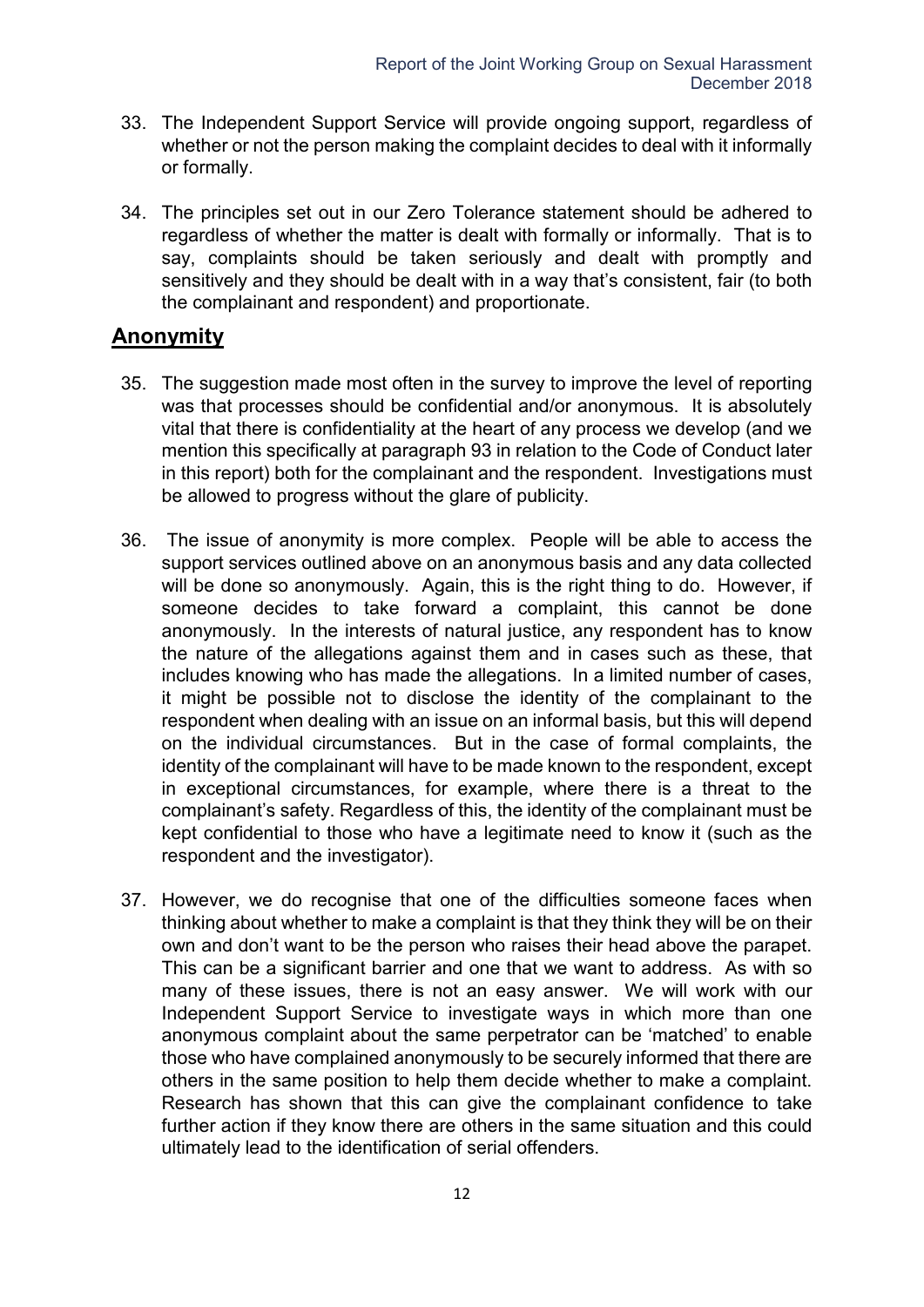## **Informal resolution**

- 38. The way in which issues are resolved informally can vary depending on the individual circumstances. The complainant may wish to raise the issue directly with the respondent or with the respondent's line manager or, where the respondent is a Member, with the relevant party (usually through the party business manager). In all cases, the Independent Support Service will be available to the complainant to provide support. Such support can also be provided by the complainant's trade union.
- 39. We realise that it can be daunting for someone to raise an issue directly with the person causing the problem or even with the relevant line manager or political party. The Independent Support Service will also be able to broker and facilitate informal resolution in these circumstances. The SPCB, parties and contractors will all be expected to engage with the Independent Support Service if they are approached to facilitate an informal resolution.
- 40. The proposed Sexual Harassment Policy sets out in more detail the options and procedures for dealing with issues on an informal basis.
- 41. We recognise that raising a formal complaint can be a stressful process for both complainant and respondent and for that reason, people may want to deal with an issue informally. This can be an effective way of seeking a resolution.
- 42. It is important to stress however that dealing with something informally does not mean dealing with a complaint any less rigorously, it just means dealing with it through a different route.
- 43. If someone raises an informal complaint, this must be taken seriously and the person to whom the complaint has been made should seek to establish the facts of the case. This might involve speaking only to the complainant and the respondent, but, where there are different versions/interpretations of events, to anyone who might have witnessed the incident.
- 44. It is extremely important that complaints of sexual harassment and sexist behaviour (whether informal or formal) are dealt with appropriately and sensitively and facts should be established in a thorough but non-adversarial way. In practice, this means the person making the complaint and the person being complained about should be spoken to separately. Such conversations should take place in private rooms. Both parties should be allowed to bring someone with them (even though this is not a formal process) and questions should be framed to establish facts, not to make a judgement or apportion blame.
- 45. We appreciate this is not always easy and people dealing with such complaints may need support. This is why the second phase of our education and awareness programme will focus on line managers, helping them to deal with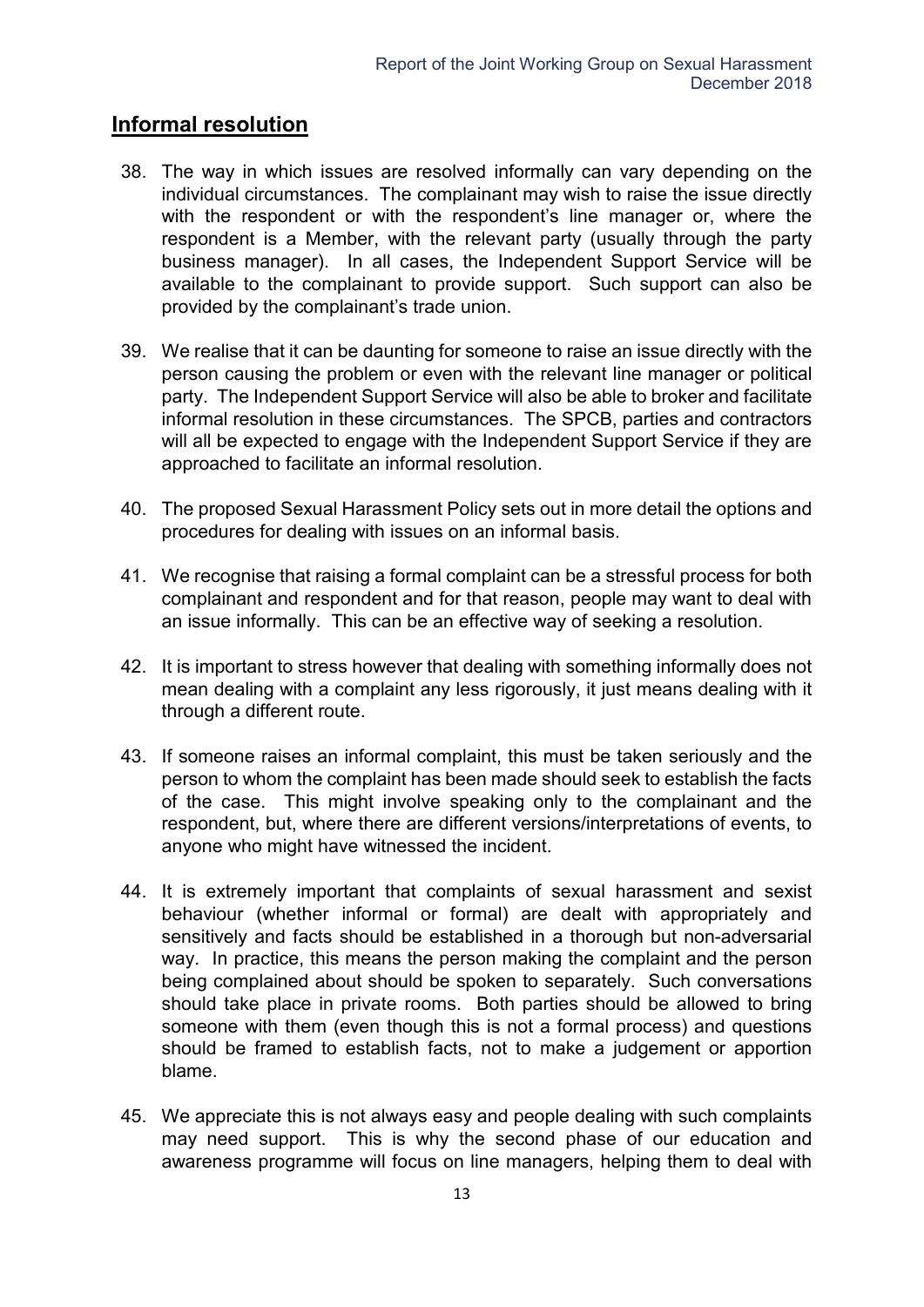such issues when they arise. In addition, we would expect that people dealing with such complaints would seek advice from the Parliament's HR department.

- 46. There may be occasions where, even though the complaint has been raised on an informal basis, it might be more practical or appropriate for the facts to be established by someone independent of the line management chain (for example, where there could be a perceived conflict of interest). In those circumstances, the Parliament's HR department would arrange for an independent service provider to carry this out. In the next section, we set out how we propose formal complaints should be dealt with and we envisage that the same independent investigator that will be contracted to deal with formal complaints should be used in these circumstances.
- 47. We recognise, particularly as sexual harassment can often stem from a power imbalance, that it's not always possible or desirable to deal with an issue informally. Therefore, there is no expectation that someone has to exhaust informal routes before taking a formal complaint.
- 48. Where someone consider it's more appropriate to deal with an issue formally or where informal processes have been used but haven't resolved the issue, a formal complaint can be made.

#### **Formal Complaints**

- 49. If someone wishes to take a formal complaint, they can submit the formal complaint to the Independent Support Service.
- 50. As stated earlier, the Independent Support Service is there to provide help, support and advocacy. It will continue to do this throughout any process but to avoid any conflicts of interest, it will not investigate the complaint.

#### **Independent investigation**

- 51. Currently, if someone lodges a formal complaint of sexual harassment it is dealt with in a variety of ways, depending on who is the complainant and who is the respondent.
- 52. It was clear from the survey that this in itself could be a barrier to people reporting issues. In addition, best practice is that investigatory and disciplinary processes shouldn't be carried out by the same people and should be separate processes.
- 53. A number of respondents in the survey also said they wanted complaints to be investigated independently (whether of political parties or of Parliament). Taking all of this into account, we propose that the Parliament contract an independent organisation to conduct investigations on its behalf into any formal complaints of sexual harassment. How formal complaints against Members will be dealt with is set out in the next section of the report.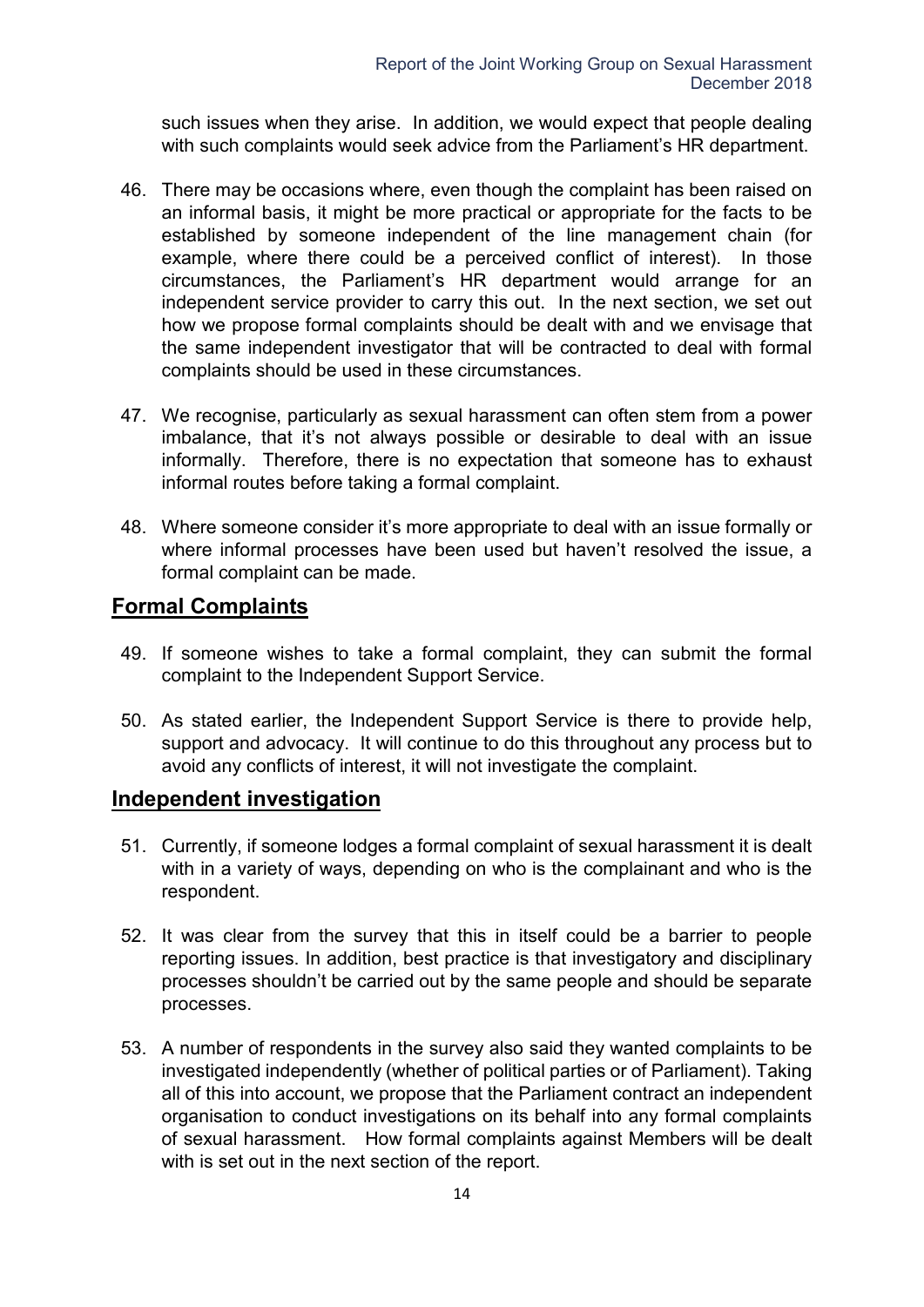- 54. This does not preclude someone taking a complaint through their own party or employer's procedures if they are not a member of SPCB staff. Crucially though, it is their choice, and this independent route would be available to everyone who wants to take it.
- 55. The proposed policy on sexual harassment annexed to this report, sets out in more detail how the independent organisation will conduct this investigation. It will be carried out in a non-adversarial, sensitive and appropriate manner. Confidentiality must be maintained throughout. The report will summarise the issues raised, will set out how the investigation was carried out, will summarise statements made by complainant, respondent and any witnesses and set out the investigator's findings and conclusions on whether the behaviour complained about is unacceptable under our policy. It is extremely important for the report to summarise the statements of everyone who has been interviewed as it may not always be appropriate for the full statement to be made available to the complainant or respondent.
- 56. Once this independent body has completed its investigation, a copy of the report will be given both to the complainant and the respondent.
- 57. The final report will be passed to the appropriate person or body to determine what, if any, action (such as instigating formal disciplinary action) to take. For example, complaints against a member of SPCB staff will be passed to the appropriate line manager and HR. If the complainant is not happy with the decision on whether or not the complaint has been upheld, they will be able to raise this with the body or individual who has made the decision. The respondent will have the right to appeal against any disciplinary action proposed where the complaint is upheld.
- 58. If the relevant person or body determines that formal disciplinary action needs to be taken, it will follow its own disciplinary processes with potential sanctions being within the terms of the relevant employment contract (for example, oral warnings, written warnings and dismissal). While a disciplinary process is necessarily formal in nature, as with an investigation, it should not be conducted in an adversarial manner and confidentiality must be maintained. All disciplinary processes must have a right of appeal with any appeal being heard by an individual or panel who have not been involved in the original decision.

#### **Independent Investigation – complaints against members**

- 59. We considered whether investigations into complaints against Members should be carried out by the same independent body, given that the Commissioner for Ethical Standards in Public Life in Scotland ('the Ethical Standards Commissioner') already performs that role.
- 60. The SPPA committee's report also looked at how complaints against a Member should be investigated. The report recognised that having the same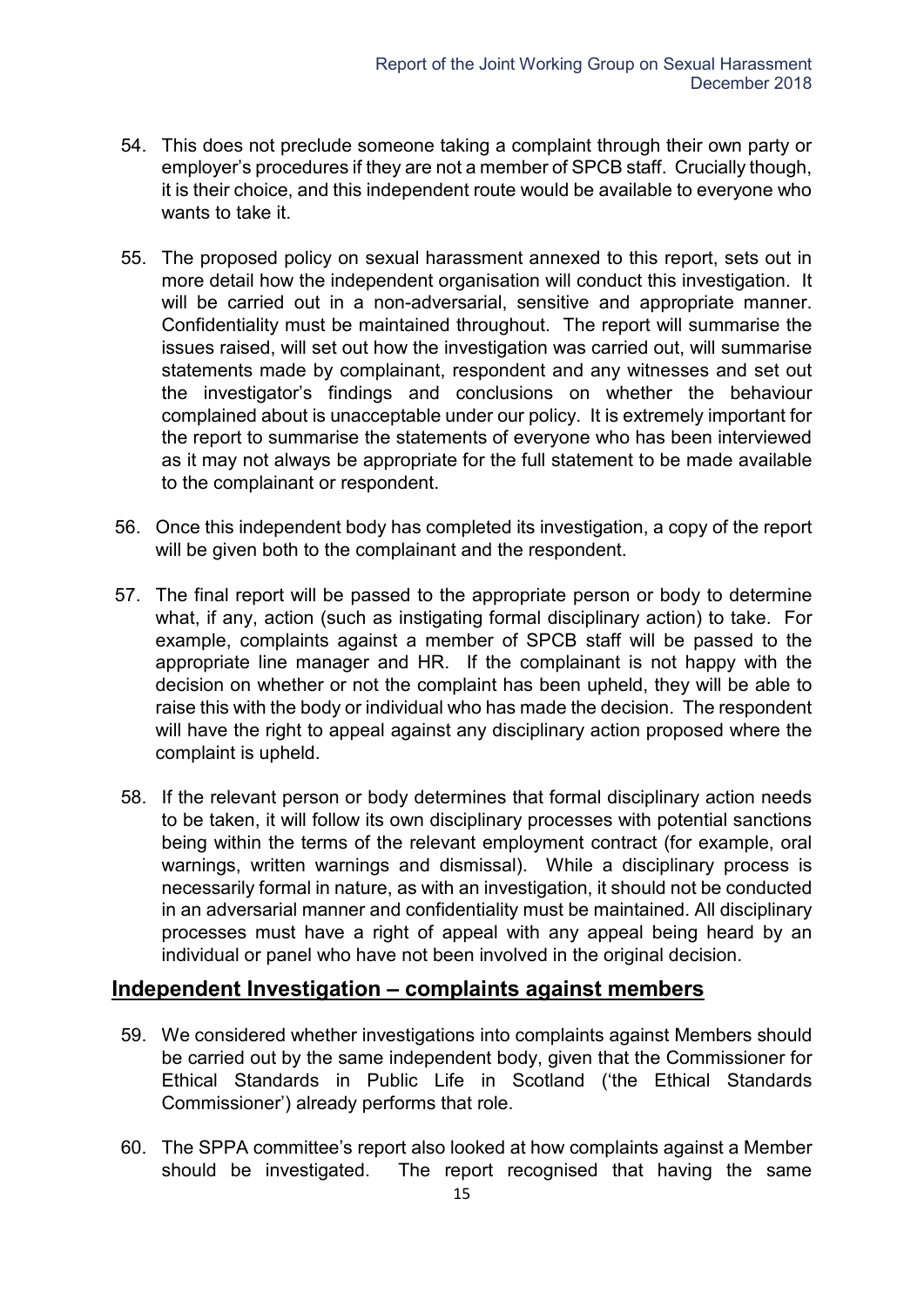independent body investigate complaints, regardless of who the respondent is would have the advantage of consistency of procedure. However, the Committee also noted the role of the Ethical Standards Commissioner and stated 'there would have to be good reasons for establishing an alternative destination for these complaints rather than (say) providing additional support to the current Commissioner to deal with harassment complaints'.

- 61. There are arguments for and against both options. However, there are a number of issues that need to be taken into account and this has proved to be a very complex area. Our desire has been to ensure that any process adheres to the principles in our zero tolerance statement – such as fairness to both parties and ensuring there are consequences for sexual harassment and sexist behaviour, but without creating unintended consequences by trying to make the Code of Conduct for MSPs fit where it's not appropriate or indeed, seeking solutions that would require legislative change.
- 62. We set out below all of the issues we took into consideration.

## **Using an independent investigator rather than the Ethical Standards Commissioner**

- 63. As mentioned above, this would provide consistency of approach as the body would investigate all claims of sexual harassment. This would be a new process and therefore, more easily designed to suit our needs than having to change existing processes. We will also be able to stipulate when we are seeking to fill the contract, that the investigators have the necessary skills to deal with claims of sexual harassment in an appropriate and sensitive manner.
- 64. However, we have to consider how this would fit with the existing Code of Conduct. Currently, the only route for parliamentary sanctions to be applied to a member is through the SPPA committee and ultimately the Parliament. This is governed by the Code of Conduct for MSPs and the role of the Commissioner was put in place by the Scottish Parliamentary Standards Commissioner Act 2002 ("the 2002 Act").
- 65. An independent investigator would not have certain powers that the Ethical Standards Commissioner has, by virtue of the 2002 Act, notably the power to compel witnesses and documents. We considered whether this was crucial or not. In a normal employment situation, if an employee refuses to comply with a legitimate instruction or process they could be subject to disciplinary action. Members are not employees and therefore, it could be argued that the power to compel may at times be needed.

#### **Using the Ethical Standards Commissioner**

66. It is extremely important that whoever performs this investigatory role has the necessary skills and knowledge to recognise and investigate sexual harassment and deal with the complainant and respondent in an appropriate and sensitive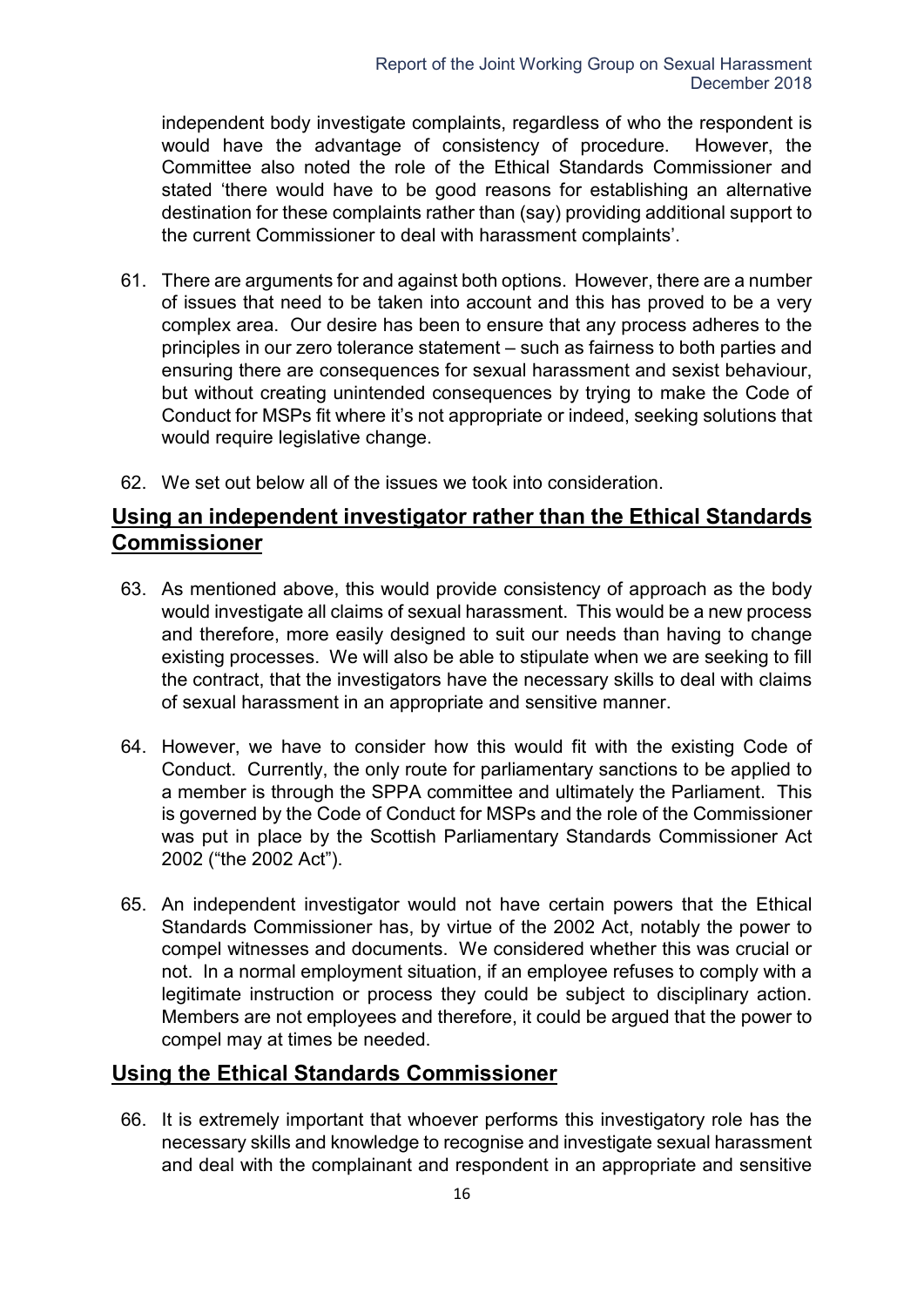manner. Any independent body appointed would need to demonstrate their investigators have these skills. The Commissioner's office has trained investigators who are used to dealing with complaints against elected members and the Commissioner would also have to demonstrate that staff had the skills and knowledge required to investigate cases of sexual harassment.

67. If necessary, the Commissioner has the power to contract someone else to undertake the investigation if they think they do not have the necessary skills within their office.

#### **Changes to the Code of Conduct**

- 68. On balance and particularly because of the powers of compulsion and the links to the SPPA committee and the current Code of Conduct, we recommend that the Ethical Standards Commissioner continue to conduct any investigations into formal complaints about Members.
- 69. The issue we also had to consider in relation to dealing with complaints against Members was whether the procedures in the Code of Conduct and the 2002 Act would fit with our overall policy or whether changes would need to be made and the consequence of those changes.
- 70. We identified a number of areas that we believe would need to be addressed. These are set out below. However, we also conclude by asking the fundamental question of whether, going forward, complaints of this nature should be dealt with completely separately from the Code, the Commissioner and the SPPA committee.

#### **Time limit on complaints**

- 71. The first change we recommend is the removal of the current one-year time limit for making a complaint. The one-year time limit is set out in sections 6 and 7 of the 2002 Act. If a complaint is about something which happened over a year ago, it will be classed as an 'inadmissible complaint'. In such cases, the Commissioner will produce a report for the SPPA committee setting out their reasons for ruling a complaint inadmissible. The SPPA can decide however, that such a complaint should still be investigated and can direct the Commissioner to do so.
- 72. We know that historically there have been very low numbers of complaints and at the same time, our survey reported that 30% of women had experienced sexual harassment or sexist behaviour. People can be very reluctant to bring forward complaints – concerned that they might not be believed or that they are in some way to blame.
- 73. The changes we are making to our processes are designed to make it easier for people to make a complaint and for people to feel confident that their complaint will be taken seriously. If our aim is to create a culture where people feel more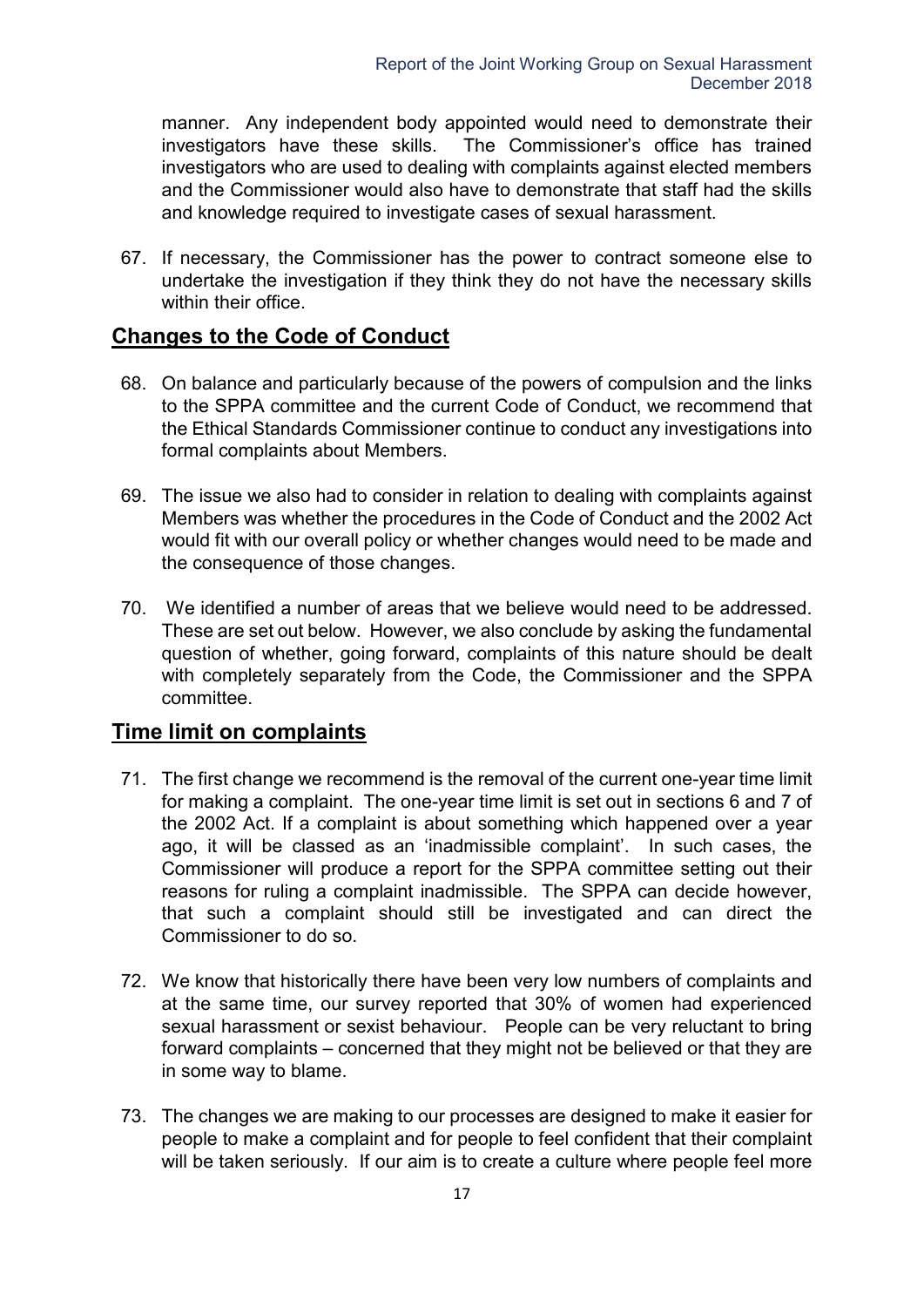confident to report, we believe it would be counter-productive to set a time limit on making such complaints.

- 74. The UK Parliament's 'Independent Complaints and Grievance Scheme Delivery Report' introduced a new procedure and complaints under this new procedure can only be considered if they relate to something that happened after the start date of the 2017 Parliament. Complaints pre-dating that can still be raised but will be dealt with under the procedures that were in place at the time of the action being complained about. Under old and new procedures, the Commissioner can look at historic allegations dating back seven years.
- 75. Responding to the report by Dame Laura Cox on bullying and harassment of House of Commons staff, the Leader of the House of Commons, the Rt Hon Andrea Leadsom MP, confirmed that the House of Commons Commission will look again at how historical complaints should be dealt with.
- 76. We are of the view that there should be no time limit applied to complaints of sexual harassment and complaints should be dealt with under the procedures we are proposing. Each complaint should be dealt with on its own merits and how far back the allegations go, whether it was a one-off incident or whether the behaviour has recurred can all be taken into account during the investigation to determine whether there is a case to answer.
- 77. We appreciate that not setting a time limit also means that complaints can be taken against former members. We believe that complaints should be able to be made against former members (and the same goes for former members of staff) and the Code of Conduct currently allows for this. However, there are issues over what should happen to any report into former members and employees which are addressed later in this report.

## **Access to report**

78. Currently, it is only the Member being complained about who is given a copy of the Commissioner's report. The Member is given the opportunity to make representations about the alleged breach and on the draft report. This is based on section 9(3) of the 2002 Act:

*'No report concluding that a member of the Parliament, who is named in the report, has breached a relevant provision shall be made to the Parliament unless the member concerned has been given a copy of the draft report and an opportunity to make representations on the alleged breach and on the draft report; and there shall be annexed to the report made to the Parliament any representations made by that member which are not given effect to in that report. Such representations are then annexed to the report.'*

79. We note that the Act only requires a copy of the report to be given to the Member where a breach has occurred.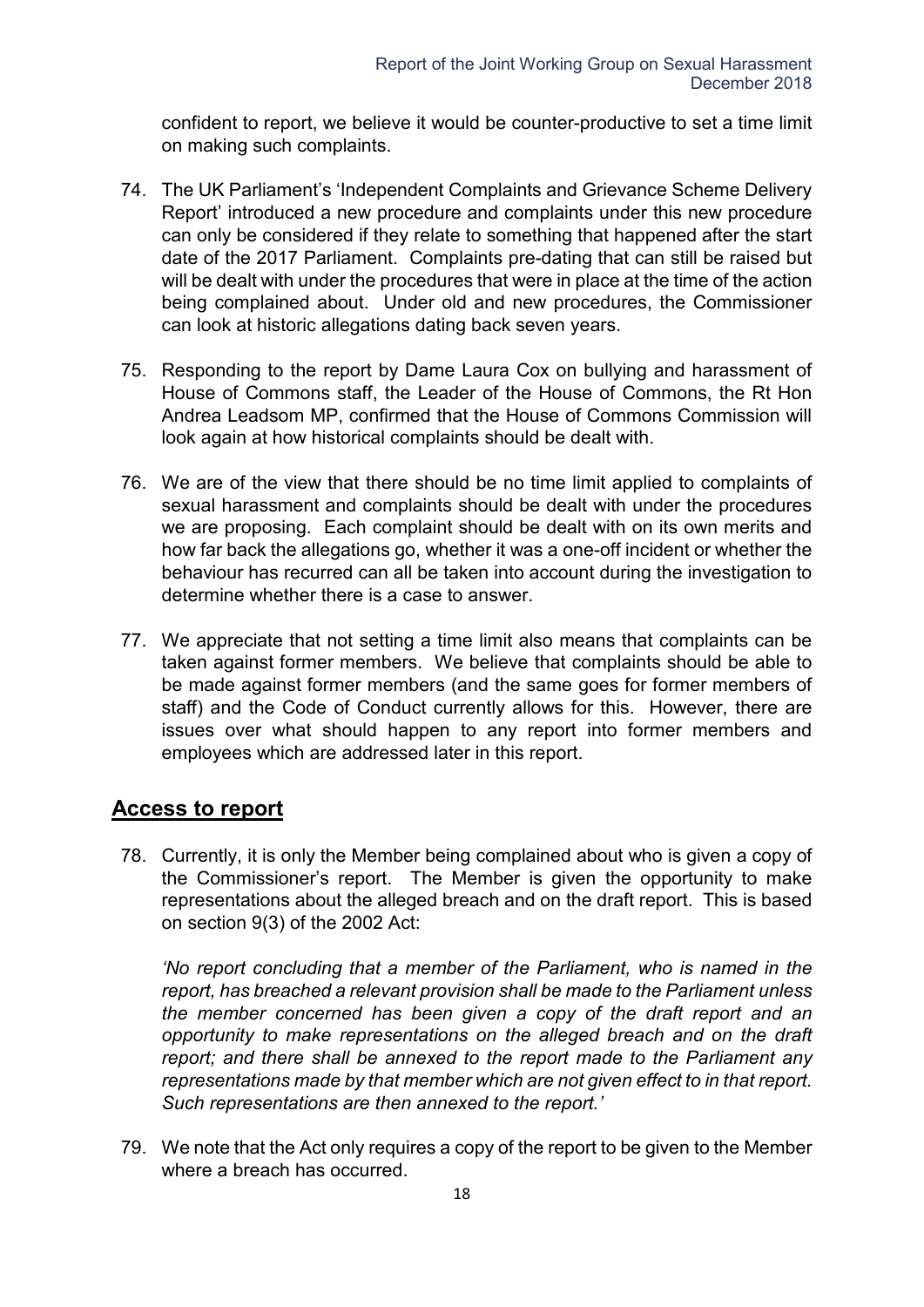- 80. As we have said earlier, it is not always possible for complaint and grievance processes in an employment context to be directly transferable to a complaints system against members. However, we believe the underlying principles should be replicated wherever possible.
- 81. Therefore, we would ask the SPPA committee to consider how best this could be done. Some practical issues that could be considered are ensuring both complainant and respondent have the opportunity to review drafts of their statements to the Commissioner and ensuring both parties have the opportunity to respond, throughout the investigation, to issues that are raised.
- 82. The SPPA committee decides whether to accept the Commissioner's findings in fact and conclusion and whether to recommend any sanctions to the Parliament. Therefore, reflecting the principles applying to complaints against non-MSPs, both the complainant and the respondent could be invited to make representations to the committee in written form although relevant adjustments should be made for anyone whose disability would prevent them from doing this. In order for this to happen, the complainant must also be given a copy of the Commissioner's report.
- 83. We appreciate that to make the position fully analogous with typical grievance procedures, it could be argued that the SPPA committee should hear from the complainant– effectively an appeal hearing. However, this has never been the purpose of the committee and we think that asking a complainant to appear in front of a parliamentary committee (even in private session) would be daunting and would create a barrier.
- 84. As with a number of these issues, this also raises the more fundamental question as to whether complaints of sexual harassment should be dealt with completely separately to the Code.

## **Excluded complaints**

- 85. The Code currently lists complaints that are 'excluded' (i.e. not dealt with in the first instance by the Commissioner). We do not particularly like the term 'excluded' but we recognise such terminology flows from the 2002 Act.
- 86. Excluded complaints includes a Member's treatment of Parliamentary staff which is referred to the Parliament's Human Resources office and the member's treatment of the staff of another Member (referred to the member's business manager). In both cases, if the complaint cannot be resolved, it will be reported to the SPCB who may refer it to the SPPA committee.
- 87. As set out earlier in this report, our policy covers the various options open to someone who wishes to complain on an informal basis. If the complainant is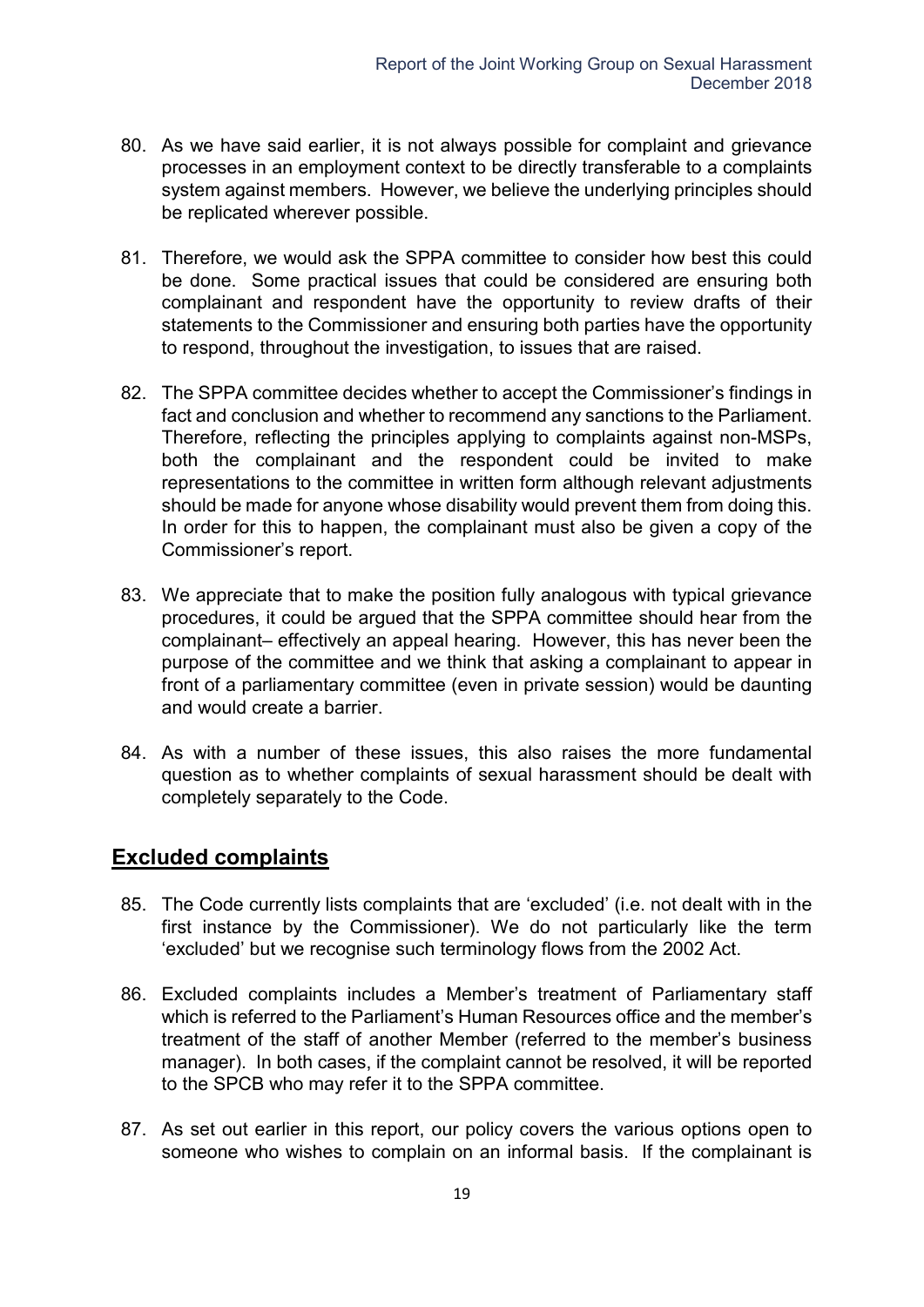not satisfied with the outcome of this informal process, they can decide to make a formal complaint. It's also important to note that a complainant can decide to take a formal complaint without having first gone through an informal process.

- 88. As the Code is currently written, it does not take account of the variety of informal options that will be open to people under our policy and instead prescribes a particular route a complaint should take. Additionally, a complaint could only be referred to the SPPA committee once these additional steps have been taken and the decision is for the SPCB rather than the complainant themselves.
- 89. Therefore, we believe that section 9 in relation to 'Excluded Complaints' needs to be rewritten to reflect the new policy and to allow complainants to take a formal complaint directly to the Commissioner without having gone through any other processes.
- 90. Regardless of any other changes being made, we agree with the SPPA committee that the reference to conciliation being pursued in all cases should be deleted as we do not believe this is appropriate in relation to sexual harassment

## **Confidentiality**

- 91. As we have said, any process must be confidential for people to have faith in it. Our survey showed that confidentiality was one of the most important issues for those who have experienced sexual harassment or sexist behaviour.
- 92. In most workplaces, it's unlikely that complaints will end up in the media. However, the Parliament is no ordinary workplace and complaints against Members can and do get reported on and people are likely to be disinclined to come forward if they know that details of their complaint are going to be reported in the media. Even if they are not named, they may feel that they are reliving their experience.
- 93. The SPPA committee's report also explored issues around confidentiality and anonymity. Earlier in this report, we outlined why we think there are significant issues with someone making an anonymous complaint. However, as we also said earlier, we need to ensure (as far as we can) that the identity of the complainant remains confidential.
- 94. Under current procedures in relation to the Code of Conduct, the SPPA committee publishes its report and the report from the Commissioner once it has decided what action it is going to take. If the committee recommends sanctions against a member, a motion is considered by the whole Parliament.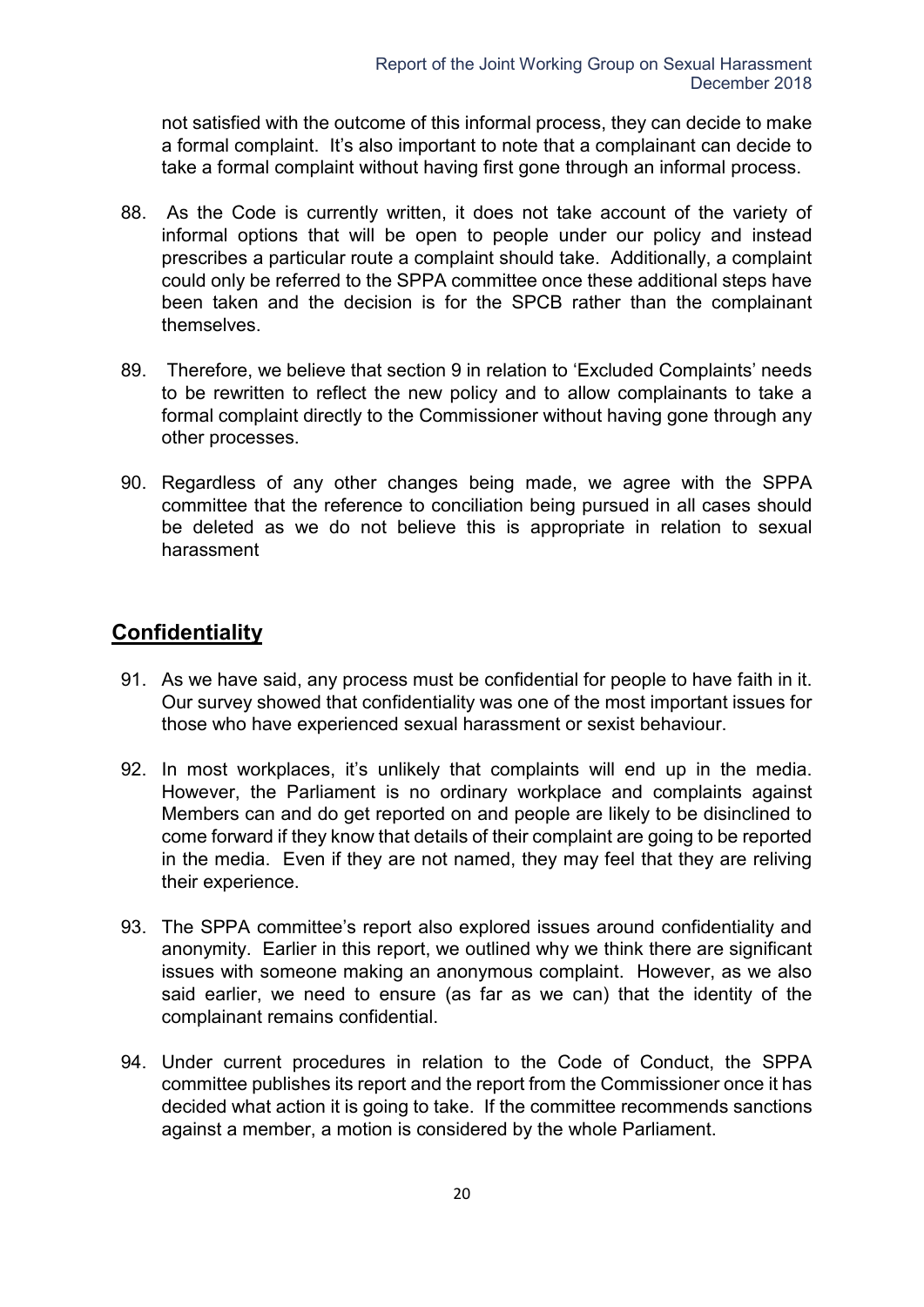- 95. This means that the investigation should be able to take its course without the glare of publicity. However, details of the complaint will eventually be made known in a very public way. Therefore, we considered whether the report needs to be published at all.
- 96. The main issue that would arise from not publishing the report would be that Parliament would be asked to take a decision without knowing the basis on which it was being asked to take that decision. In other workplaces, it would be inconceivable that a person or body would decide whether to impose a sanction on a member of staff without having the details of the investigation available to them.
- 97. Therefore, we do not see how a report could remain confidential while we have this process for sanctions to be applied.
- 98. However, given the nature of the issues, the identity of the complainant should not be made known in the report. This will require careful drafting as it is not just a case of not naming the person, it is about ensuring that the complainant cannot be readily identified from the information in the report.

#### **Complaints about a Member's member of staff**

99. Section 7.18 of Code states that:

*"Members will be held responsible for the behaviour of their staff within the Parliamentary complex and in their dealings with other members, other members' staff, and Parliamentary staff".*

We do not disagree with this, but neither do we think that a formal complaint of sexual harassment should be taken against a Member if it is their member of staff who is alleged to have behaved inappropriately. This is primarily because we want everyone to take responsibility for their own behaviour and while, in a 'normal' employment situation a manager should ensure staff are behaving appropriately, if a member of staff sexually harassed another member of staff it is they who would be disciplined and not their manager (unless the manager had been negligent in their duty in which case, a manager might be disciplined separately).

- 100. Therefore, complaints against a Member's member of staff should be investigated by the independent investigator, in the same way as complaints against anyone else who is not a Member, with the report being passed to their employing Member to take whatever action is required.
- 101. If the Member does not take appropriate/proportionate action, a complaint could subsequently be taken against the Member under the Code of Conduct. This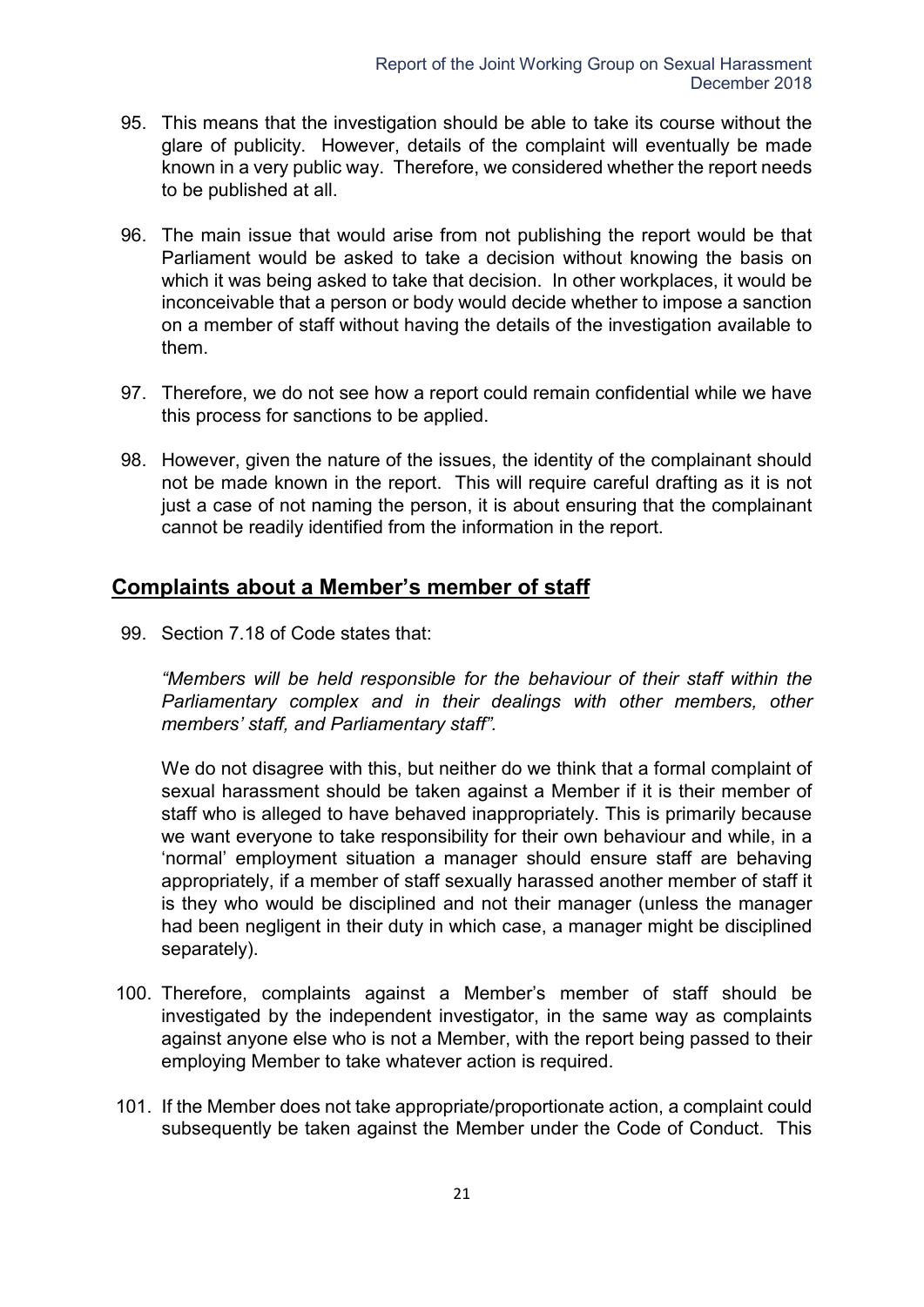would also be the case where an issue had been raised informally with the employing Member and no action was taken.

#### **Complaint against a Member by their own member of staff**

- 102. While the Code of Conduct sets out the standard of behaviour expected of MSPs in their dealings with others, it does not specifically cover this in relation to Members' treatment of their own staff. This means that any complaints from a member of staff against their employing member are dealt with under the relevant Grievance procedure.
- 103. However, the process in the current Grievance procedure for member's staff could lead to the report of an independent investigation being given to the employing Member who has been accused of harassment to determine whether they accepted the findings and to determine what action to take. This goes against the notion of a fair process and therefore, we think that such formal complaints should instead be dealt with under the Code of Conduct.
- 104. This also means that the Parliament will be able to hold Members to account for their behaviour towards their own staff in the same way as their behaviour towards anyone else. We recognise, however, that this relationship is governed by employment legislation. This revised process allows for parliamentary sanctions to be imposed on the Member concerned but does not impinge on the complainant's rights to seek other forms of redress, including taking a case to employment tribunal.

#### **Overall**

- 105. We recognise that the SPPA committee will need to consider the implications of changing the Code as outlined in the previous sections. To avoid unintended consequences, it may be considered appropriate for complaints of sexual harassment to be treated as a separate class of complaint.
- 106. We have deliberately dealt with sexual harassment separately because it is directly related to gender and requires specific interventions and policies. Separating it out also allows us to be specific about what constitutes unacceptable behaviour. However, when we review our procedures for dealing with bullying and other inappropriate conduct, it is likely that we will follow the same procedures as we are proposing for sexual harassment. Therefore, the SPPA committee might want to think about having a class of complaint that encompasses this broader range of misconduct. This could not only allow for complaints of sexual harassment to be dealt with as intended under the overall policy but also 'future-proof' the Code for further changes that might be needed.
- 107. This means that consideration would need to be given to making further changes to the Code to ensure that behaviour involving bullying and harassment as well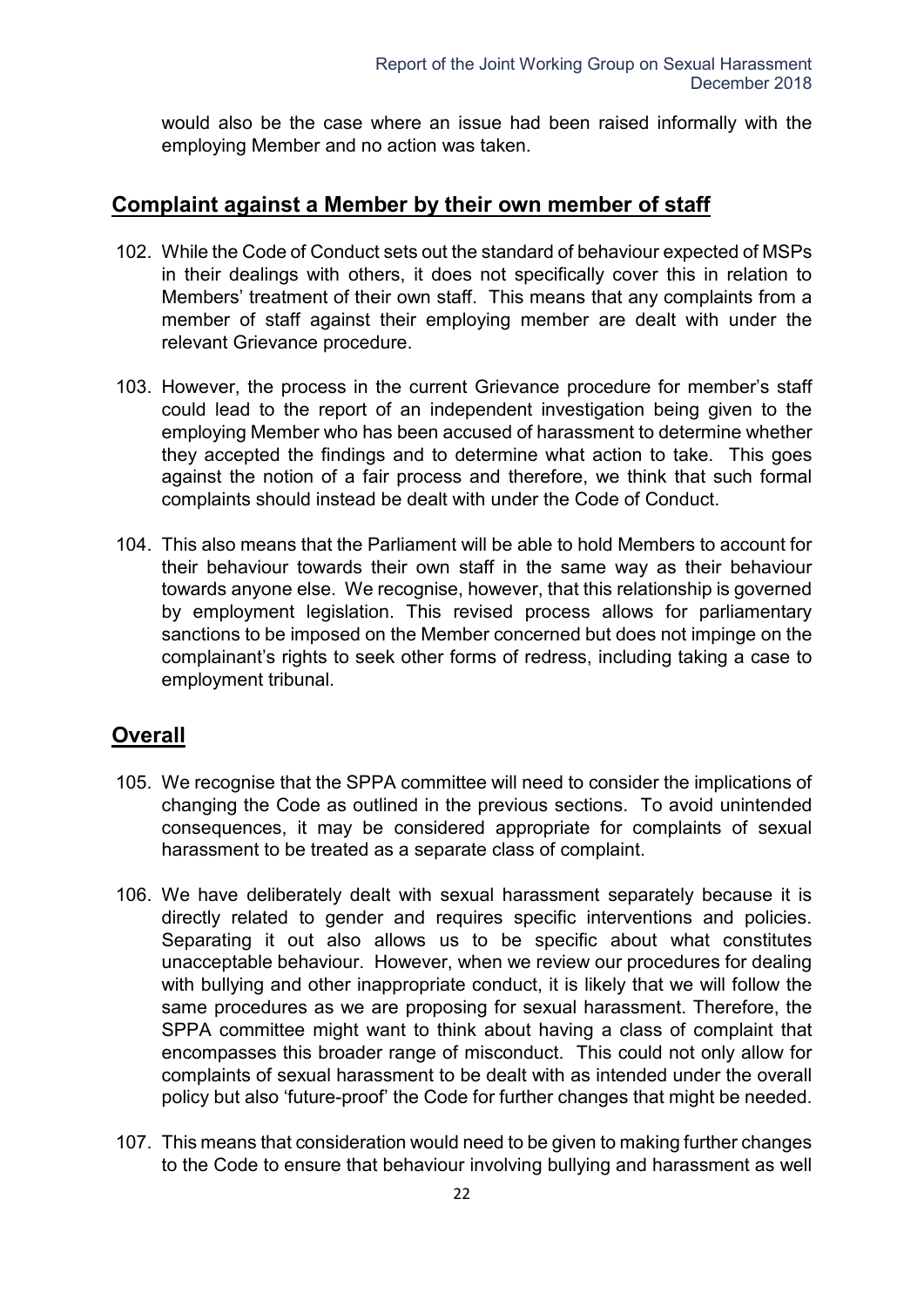as sexual harassment where the complainant is from a member of staff (SPCB or members' staff) would be dealt with under the Code.

- 108. We appreciate this all needs careful consideration and we also recognise that in some areas, changes may need to be made to the 2002 Act. If, for whatever reason, the SPPA concludes such changes cannot or should not be made, then our proposal would be that complaints against members of sexual harassment be investigated by the same independent investigator as all other complaints and a different system of applying sanctions would need to be found.
- 109. We know that going through any kind of formal process can be stressful for all parties, which is why our policy places so much emphasis on informal resolution. However, we're also aware that people may feel very intimidated about having to go through a process where their complaint will be considered by the SPPA committee and, ultimately, the Parliament, particularly (as we set out above) that we believe the report has to be made public.
- 110. This is not an argument about whether or not the investigation is carried out by the Commissioner or by another independent body, it is about whether complaints of sexual harassment should be referred to the SPPA committee at all.
- 111. There may be occasions where it might be more appropriate for the respondent to apologise to the complainer or for something other than sanctions to be applied (in the same way that complaints against staff might not always result in disciplinary action being taken). In those circumstances, it's questionable whether the SPPA committee needs to be involved (although the question arises about who would decide what action to take). However, currently the only body that can propose parliamentary sanctions is the SPPA committee. Any process that did not involve the SPPA committee would be a process that would not allow for parliamentary sanction to be applied. We note that in the case of local authorities, complaints against elected members are investigated by the Ethical Standards Commissioner and considered by the independent public body, the Standards Commission for Scotland. That body then determines the sanctions to be applied to any councillors deemed to have breached their code of conduct.
- 112. Political parties have their own disciplinary processes and, regardless of whether or not Parliament decides to apply parliamentary sanctions of withdrawing rights or privileges, parties may wish also to take disciplinary action against the Member concerned, following the independent investigation. As we say earlier in this report, any disciplinary process should be conducted in a nonadversarial and appropriately sensitive manner. There also has to be a right of appeal against the sanction imposed.
- 113. Going back to the issue of parliamentary sanctions, our view is that, unless Parliament decides that parliamentary sanctions for sexual harassment should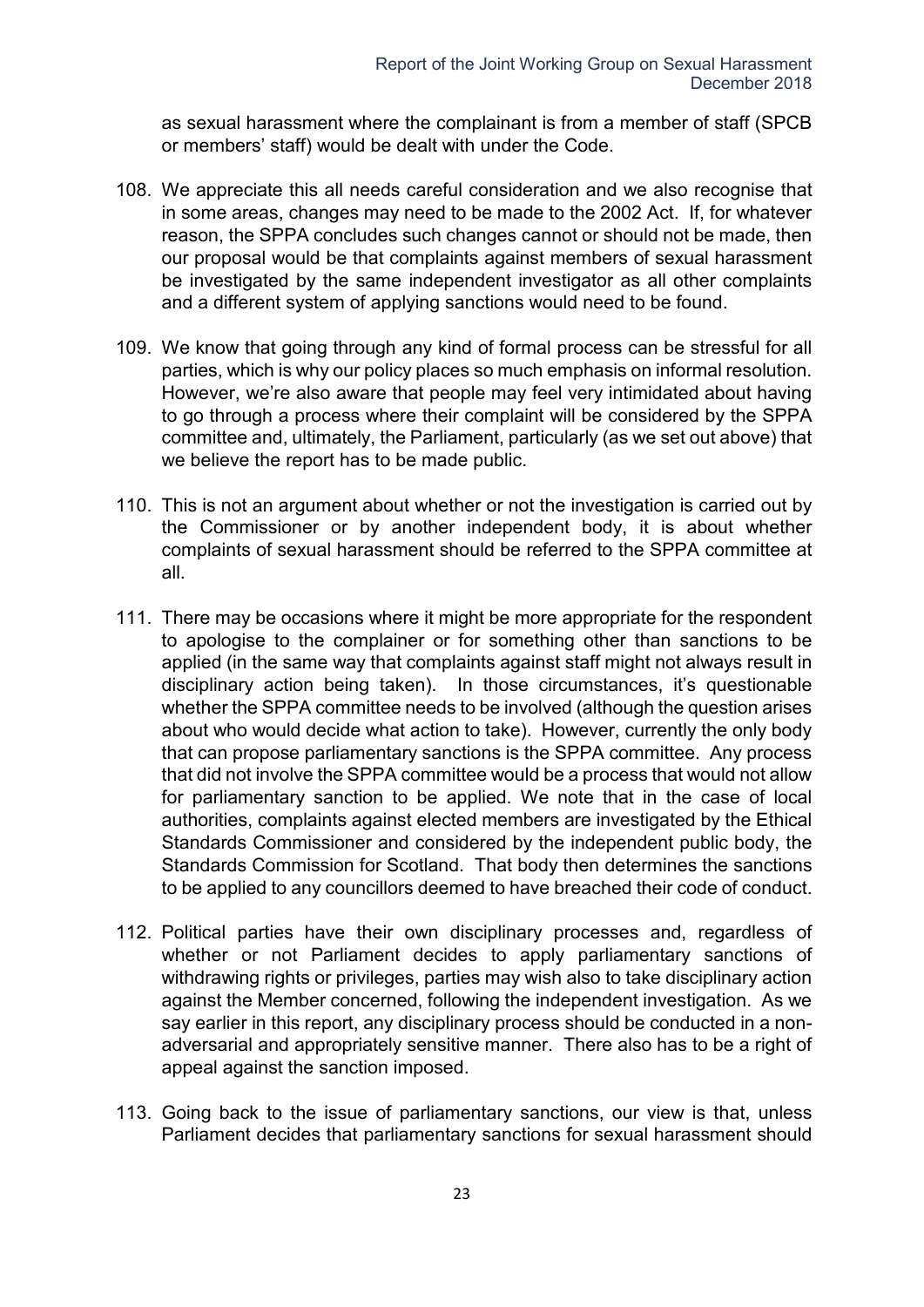be dealt with in a different way, formal complaints will have to be considered by the SPPA committee.

114. The SPPA committee considered this in its report and concluded:

*'There are practical, legal and constitutional issues to take into account before considering whether it would be appropriate for an independent figure to have the authority to sanction or dismiss MSPs. This would be seen by some as a significant innovation, but by others merely as the extension of a role currently exercise only by the courts. For this reason, we will return to this idea in the future if we determine that there is an appetite for it.'*

- 115. We note that the recent report by Dame Laura Cox into 'The Bullying and Harassment of House of Commons Staff' also raised questions about whether sanctions should be applied by someone other than a parliamentary committee (albeit that the Standards Committee in the Commons also includes non-voting lay members and the Standards Committee is proposing that lay members should be given a vote).
- 116. The Leader of the House of Commons has confirmed that the House of Commons Commission and the Standards Committee will look at how this could be achieved 'while still upholding the principle of democratic accountability'.
- 117. We think, going forward, the fundamental issue of whether such complaints should be dealt with under an entirely different system needs to be considered. However, this is for the SPPA committee and ultimately, the Parliament to decide. What we have done is set out the areas of the Code that we believe need to be revised to provide the consistency, transparency and fairness of the process set out in our Zero Tolerance statement. Our intention in doing this is to aid the discussion over how complaints against Members should be investigated.

#### **Former members/former members of staff**

- 118. As set out earlier in the report, we do not believe there should be a time limit placed on complaints of sexual harassment. This means that complaints could be taken against former members or former members of staff and this is entirely appropriate as it means people have the opportunity to have their complaints investigated and allows employers to learn any lessons from the way behaviour might have been viewed in the past. The issue we need to consider is what happens once an investigation has been completed.
- 119. The definition of 'Member' under the 2002 Act includes former members and as such, complaints can already be investigated. However, as they are no longer MSPs, parliamentary sanctions cannot be applied. This is discussed further in paragraphs 123 and 124. There has been one such complaint, and as would be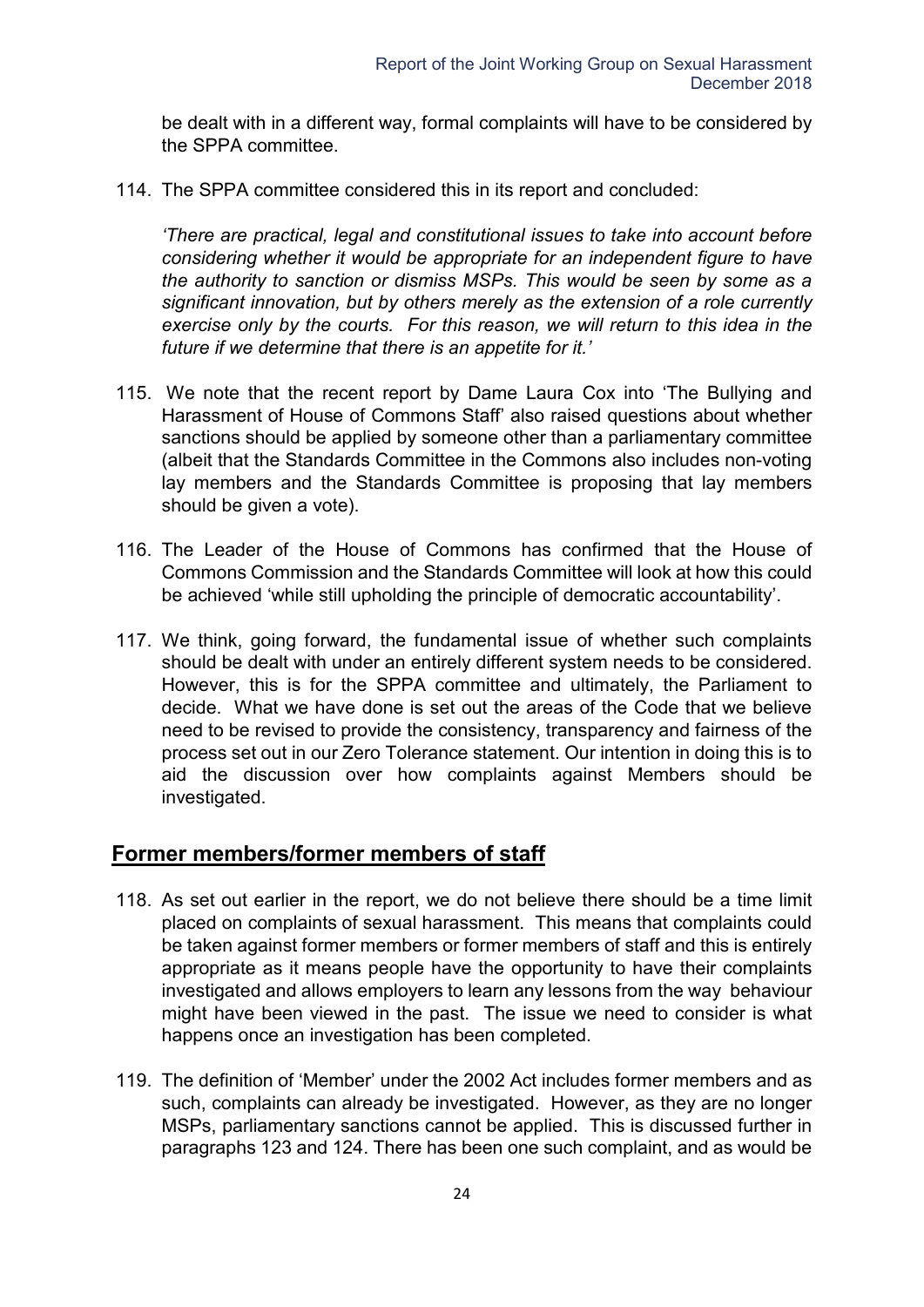expected, the Standards Committee decided it couldn't do anything with it as there was no sanction it could apply.

- 120. Given what we say earlier in the report about the need to investigate complaints under the Code because of the link to the SPPA committee, there is an argument that complaints against former members should be investigated by the independent investigator instead. However, the question of the power to compel witnesses and documents raises its head again. Arguably, it could be more difficult to get relevant documents from former members and therefore more important to have the power to compel. Therefore, on balance, it would be better for the investigation to remain with the Ethical Standards Commissioner and it would also be consistent with the way in which investigations are carried out into current members.
- 121. The way in which any complaint is investigated should be exactly the same as it would be in relation to a complaint against a current Member or current member of staff, including that the report should be given to both the complainant and respondent.
- 122. Where procedures would differ is in relation to what happens next to the report. To consider this, we need to think about what the purpose is of the report being given to an appropriate body or person. The purpose is for that body or person to decide whether formal action should be taken where a complaint has been upheld. Neither the former employer nor the SPPA committee can take formal action or apply sanctions if someone is no longer in the Parliament.
- 123. However, the report may prove useful to the appropriate former employer in learning any lessons from the complaint. Therefore, we suggest that the report is given to the relevant employer for that purpose. In the case of Members, a copy of the report could still be given to the SPPA committee for that purpose, even though the Committee can't apply parliamentary sanctions.
- 124. Although the Committee can't apply sanctions, it can still produce a report, which could provide a form of closure for the complainant. If a Member is still a member of a political party, then consideration should be given to providing a copy of the report to the relevant party as they can still take action against the Member if they decide it is appropriate.
- 125. We have said previously that reports against Members have to be published to allow Parliament to take an informed decision on the sanctions that should apply. If no sanctions can be applied, then the logical argument is that there is no need for the report to be published. However, there are counter arguments such as the SPPA being able to publish their findings on a case, particularly where there might have been media speculation.
- 126. In relation to complaints against non-MSPs, the Parliament would not give a copy of the report to any other third party beyond those mentioned above, except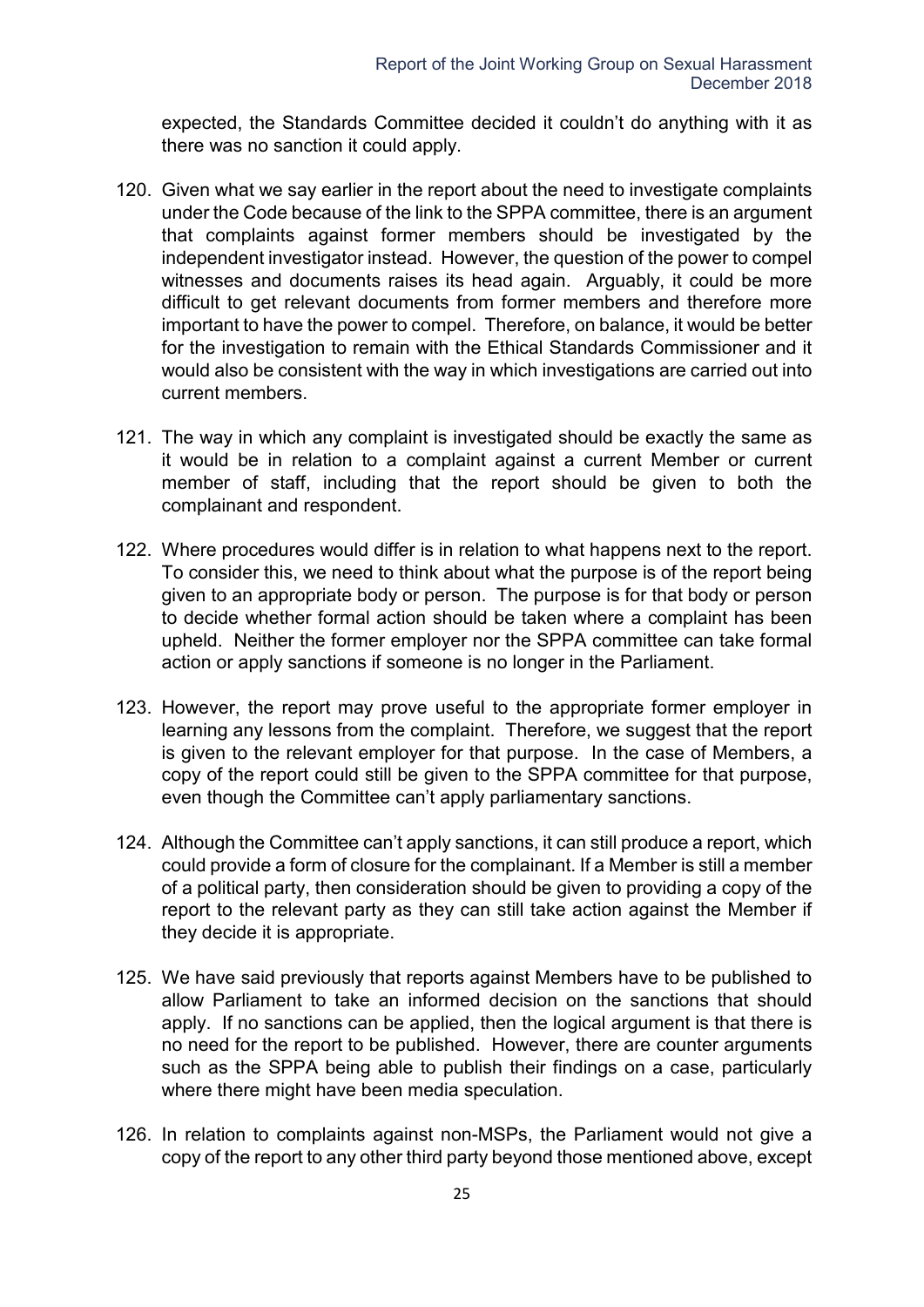where it appears that a criminal act has been committed in which case, it may be referred to the police.

#### **Ongoing support and assistance**

- 127. We are acutely aware that raising a complaint and having it dealt with is not the end of the story for either the complainant or respondent. People may experience increased stress and anxiety and therefore, it is imperative that ongoing support is given.
- 128. It is unacceptable for anyone to be victimised because they raised a complaint about sexual harassment or sexist behaviour. Our proposed overarching policy sets out the various forms that victimisation can take. Complaints of victimisation should be treated in the same way as complaints about sexual harassment
- 129. Just as there will be consequences for anyone who victimises someone there will also be consequences for anyone who raises a malicious or vexatious complaint.
- 130. It's important to remember that people may require ongoing support and help and this goes beyond taking formal action against any victimisation. In our survey, one of the main reasons people do not report sexual harassment is they are fearful it will have a negative effect on their career. This is not just that they feel they may not be promoted, but that they will not be believed, will be ostracised and their working life made uncomfortable, if not intolerable.
- 131. Not only will support in the form of counselling be important, line managers must be alert to and deal with any inappropriate targeting or victim-blaming.
- 132. It is likely that complaints will have involved staff and/or Members who either work together on a daily basis or at least, come into contact with each other during the course of their work.
- 133. It can be extremely difficult for such relationships to be maintained, regardless of the outcome of any complaint and line managers and parties must think about the impact on individuals of a complaint having been made.
- 134. In considering how to provide protection to those involved and how to maintain working relationships, employers and parties should take into account the wishes of the complainant and whether it is necessary (and possible) for people to be moved. In doing so, if the respondent has been found to have harassed the complainant, they should be moved rather than the complainant – otherwise it could be construed as victimisation. Our proposed policy sets out in more detail, some of the issues that might need to be considered.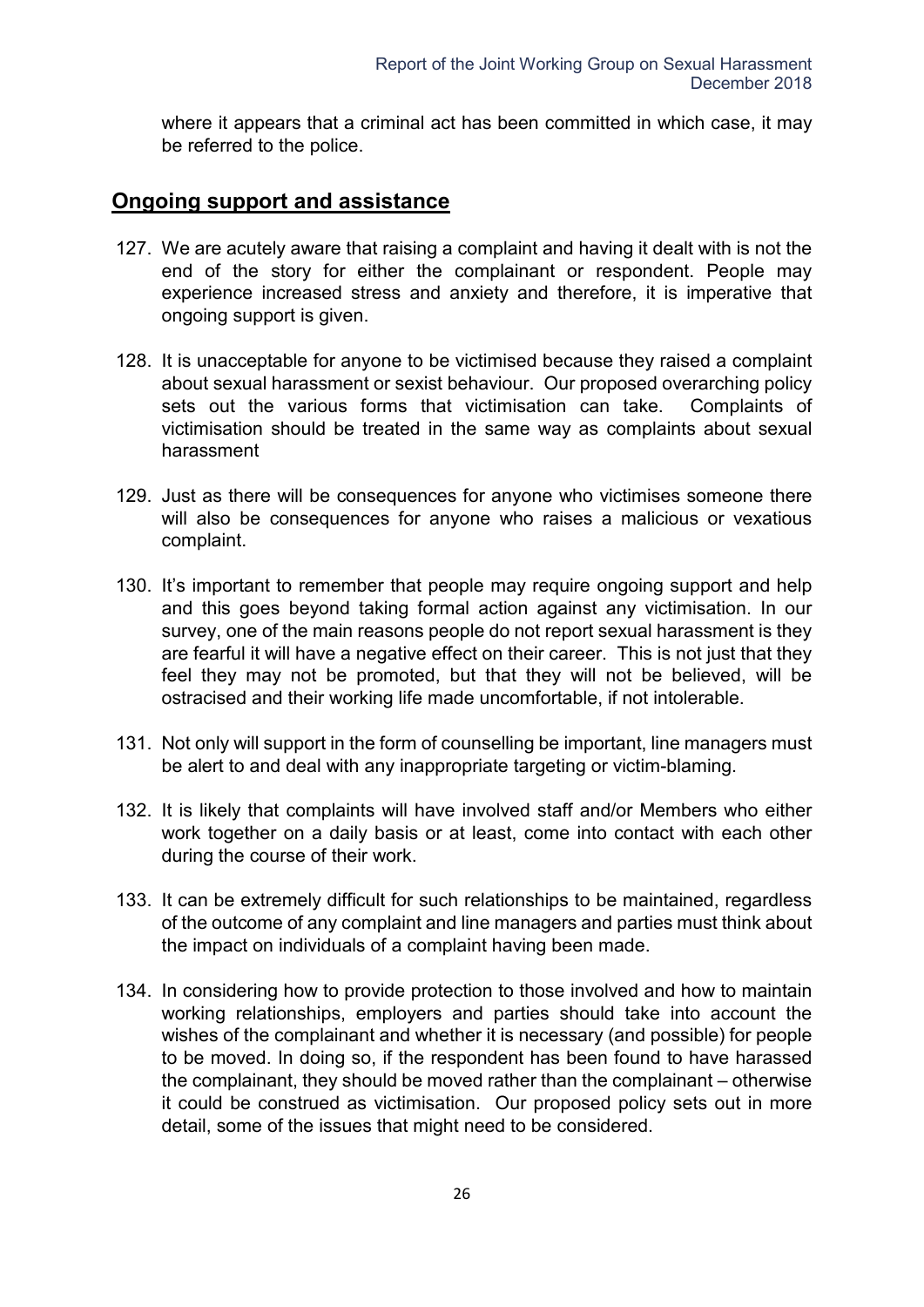- 135. We appreciate this is not straightforward in the case of MSP staff. Staff are employed by individual members and therefore, cannot be moved around in the same way as SPCB staff and if a Member has been found to have harassed a member of their staff, the Member cannot be moved. In this latter situation, the relevant employer and party should consider whether any measures could be taken to ensure a safe working environment for the member of staff.
- 136. The SPPA committee raised specific issues in relation to Members staff in their report and suggested that political parties and the SPCB could consider any mechanisms that would assist with the redeployment and/or support of staff whose employing member has either been removed from office as a result of committing this type of offence or where working relationships have broken down following an allegation, regardless of the outcome.
- 137. One way of doing this would be for parties to commit, wherever possible, to redeploy a member of MSPs staff in these circumstances. This is likely to be easier for larger parties but more problematic for smaller parties where options are more limited. Regardless of party size, there can also be issues around whether people are able or want to be moved (for example, where they work in a constituency office).

## **Conclusion**

- 138. We would like to thank everyone who took the time to fill in the survey, participate in our focus groups and talk to us about the issues we need to deal with. This is a hugely important issue and one that requires a change in culture to prevent unacceptable behaviour happening in the first place. But people must also have confidence in our reporting procedures. As our report demonstrates, it is a very complex picture in the Parliament but we must have robust processes that people trust to be fair, transparent and appropriate.
- 139. We are proposing a revised policy whose principles apply to everyone who works in and for the Parliament. The next step will be for the Parliament (through the SPCB) to contract and set up the Independent Support Service. Further work will also be done with parties and others (such as contractors) to look at whether their own grievance procedures are compatible with what we're proposing, given that someone may choose to use those rather than the new procedures we are proposing.
- 140. The procedures in relation to complaints against Members cannot be finalised until the SPPA committee has had the opportunity to consider our findings. While we could have held off publishing our new policy, we thought it was important to get all of the other elements, such as the support service, in place as soon as we could.
- 141. We recognise there are some tricky issues for the SPPA committee to consider and that they need sufficient time to do this, particularly where there may be a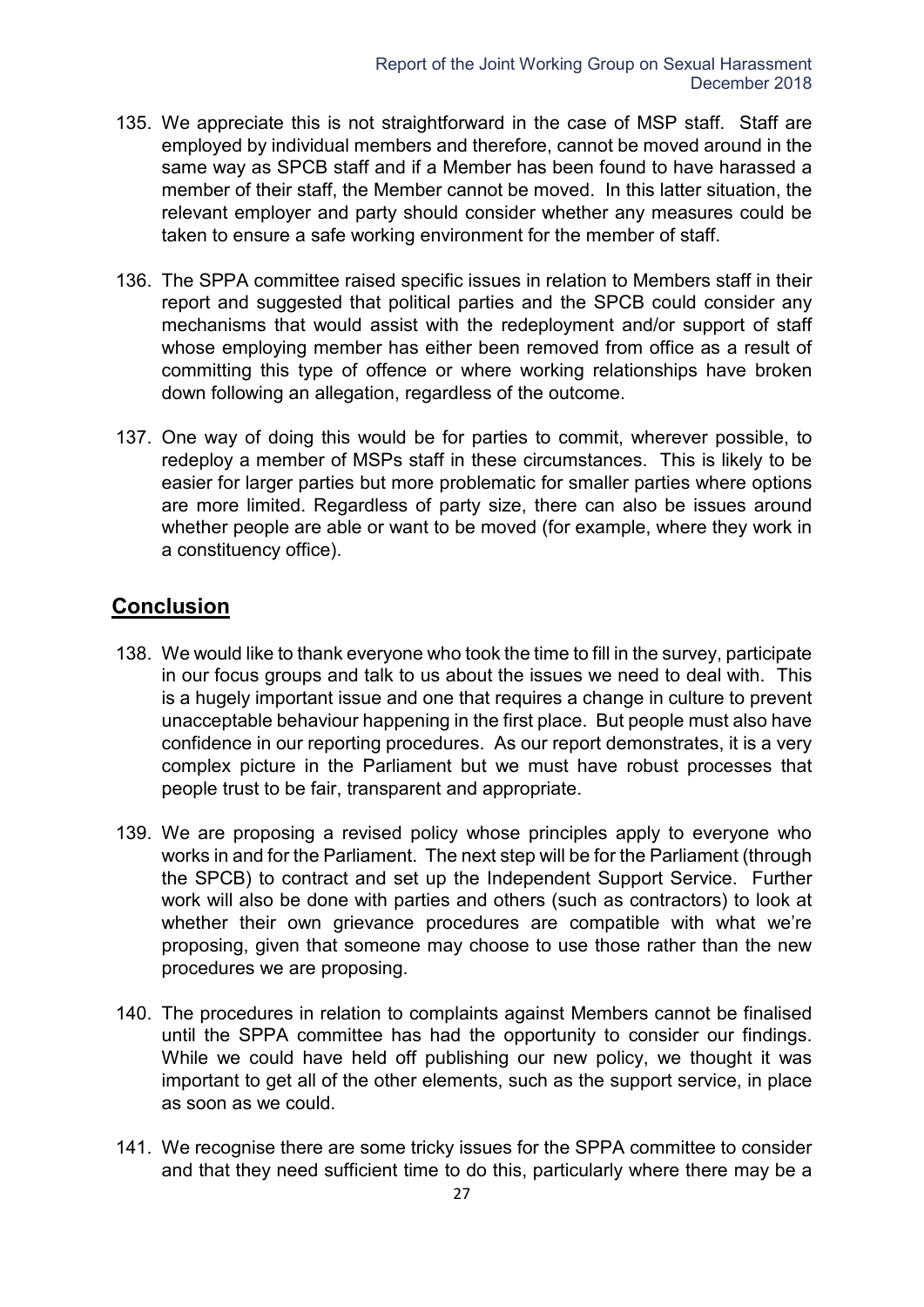need to make legislative change as well as changes to the Code of Conduct. Therefore, the Committee may wish to consider, in the intervening period, whether transitional arrangements need to be put in place.

- 142. The intention is to draft additional guidance to complement the proposed new policy to ensure it is as accessible as possible. This guidance will cover issues such as what you should do if you witness any inappropriate behaviour and specific guidance for managers on how to deal with issues raised with them. We would welcome any feedback on any areas that people would like to see expanded on in this guidance.
- 143. This report and proposed new policy is the start of the process, not the end. As we say at the beginning of this report, change cannot be brought about just by revising policies and procedures. It requires a cultural shift.
- 144. We will continue to monitor and review what we have put in place to ensure we are helping make that cultural change. In addition to that, we will be looking at further targeted training and support for line managers. We will also consider what further additional work is needed to ensure that the Parliament is a place where everyone is treated with respect and dignity.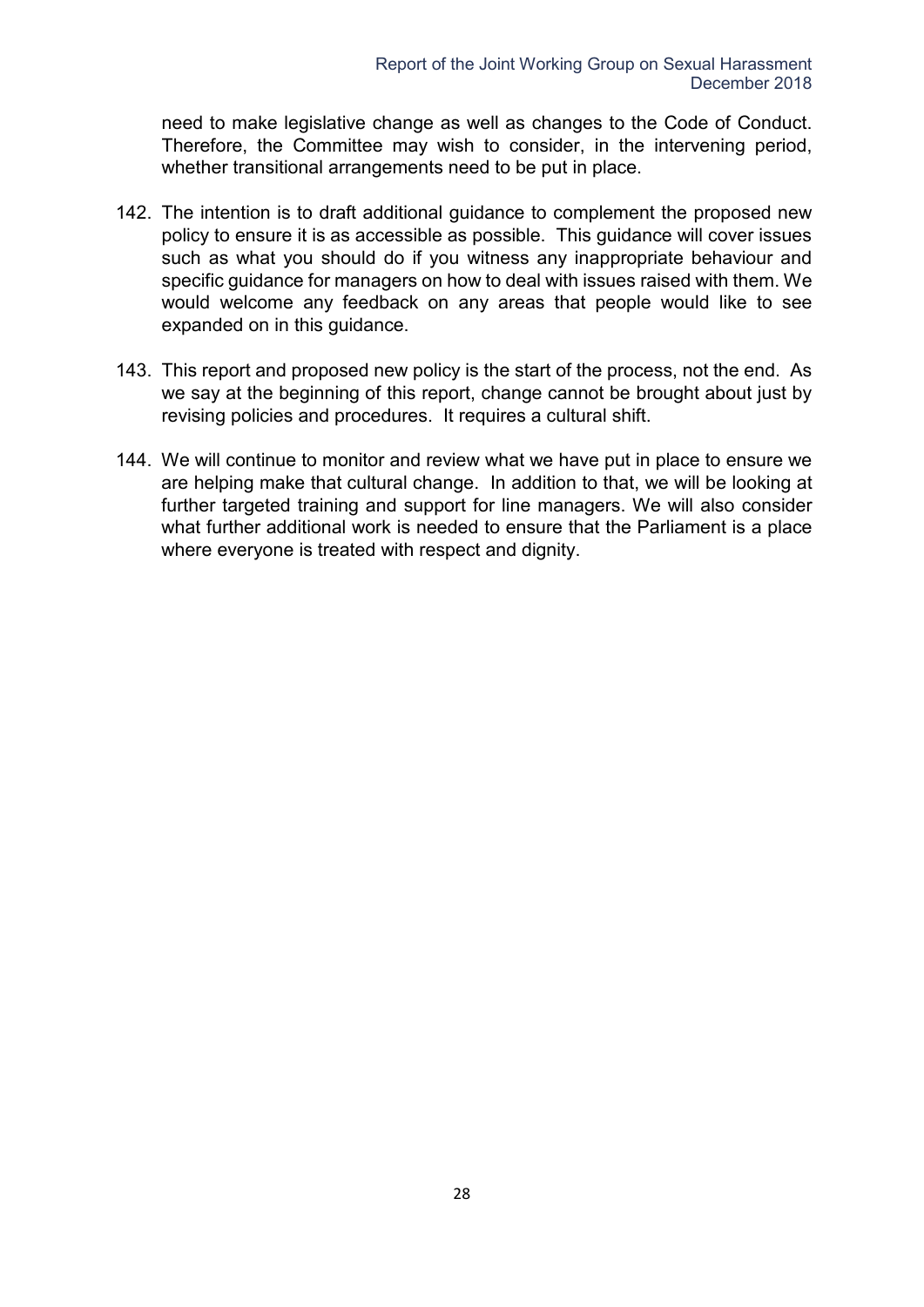## **ANNEX A**

## **Sexual Harassment Policy**

## **Aim and scope**

The aim of this Policy is to create an environment which is free from sexual harassment and sexist behaviour. We will do this by being clear about the behaviours that are unacceptable and by fostering a culture of respect which ensures a safe, secure, and welcoming environment.

The behaviour standards set out in this Policy and the proposed procedures for investigating breaches of the policy are for all those who work within the Holyrood campus and constituency and regional offices. They apply to behaviour when undertaking parliamentary duties and activities here or elsewhere.

This means that everyone who works in and for the Parliament must behave in a way that is consistent with this Policy. Everyone who works in and for the Parliament will have access to an independent support service and any formal complaints of sexual harassment will be investigated independently of the relevant employer or political party. By necessity, there will be some differences in procedures to be followed and those differences are made clear.

## **Zero tolerance approach**

Sexual Harassment is contrary to the Equality Act 2010 and the values of the Parliament. We have committed to a zero tolerance approach to sexual harassment and sexist behaviour in the Parliament. Every person has the right to work in an environment that promotes respect, fairness, equality, and dignity and enables them to make their best contribution. Sexist behaviour and sexual harassment do not belong in the Parliament and we are committed to creating the shared understanding of appropriate behaviours, culture, and accountability mechanisms that will eradicate them.

This means that we will:

- Take steps to prevent sexism and sexual harassment from occurring and support culture and behaviour change through information and education.
- Take complaints seriously ensuring we deal with them promptly and sensitively.
- Have policies and processes which are transparent, easily accessible, and understood by those who need to use them.
- Ensure principles around confidentiality within the complaints process are clear.
- Respond in a manner which is consistent, fair and proportionate.
- Ensure that there are consequences for sexist behaviours and sexual harassment.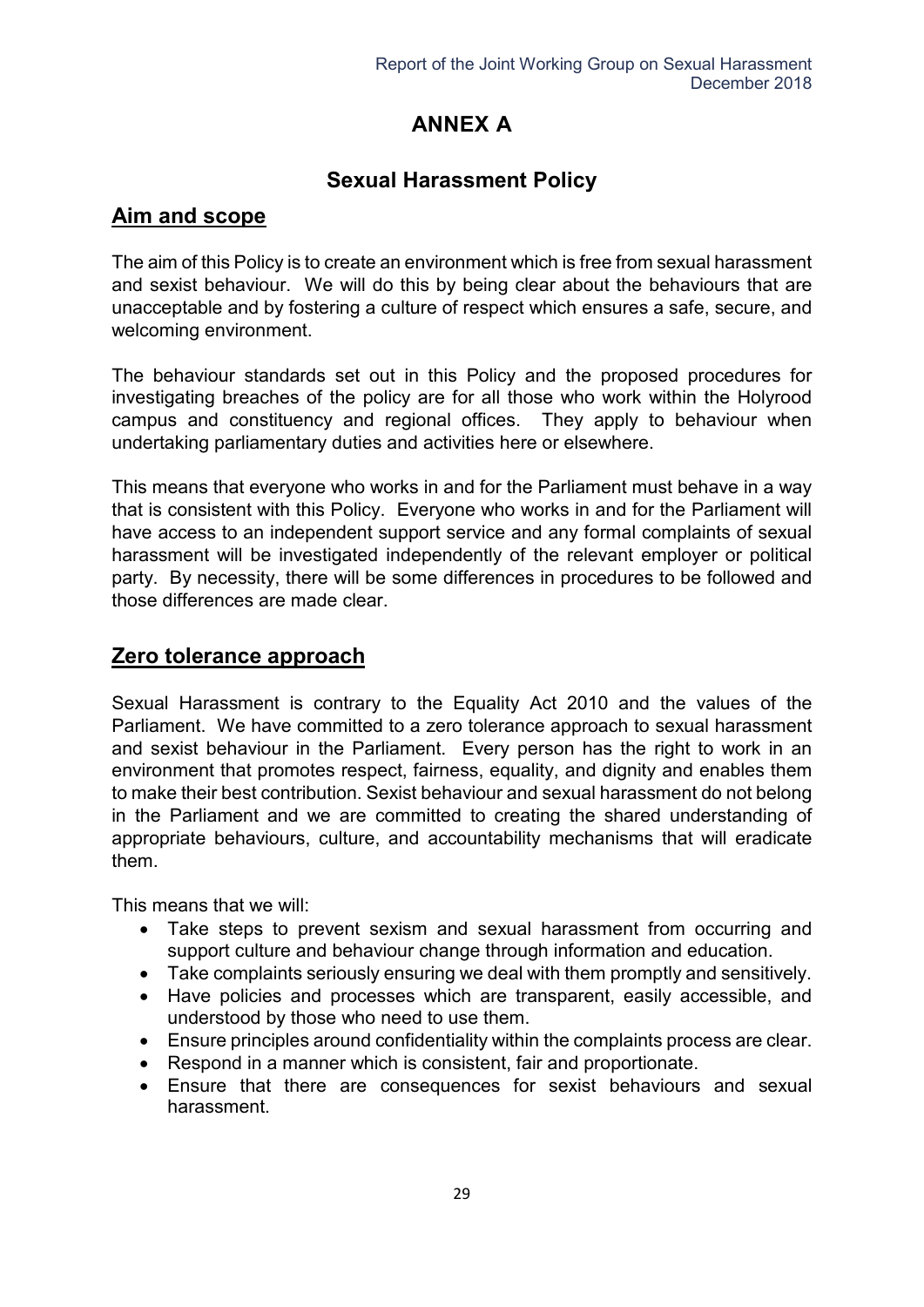## **Definitions and examples**

We have included sexist behaviour in this policy and in our zero tolerance statement because if such behaviour is left unchallenged (even if an individual instance can appear relatively innocuous) it can create a culture where assumptions are made about people based on their gender and can perpetuate inequality. This behaviour degrades individuals and is not acceptable.

Below are definitions and examples of both sexist behaviour and sexual harassment.

**Sexist behaviour** is *any behaviour which is, or is perceived to be, motivated by prejudice or discrimination, including behaviour or attitudes that stereotype individuals on the basis of gender.*

Examples of Sexist behaviour include:

- Saying something to someone of one gender that you wouldn't say to another – such as the form of address or making assumptions based on their gender – such as asking mothers about the impact of childcare on their job but not asking the same question of fathers
- Using different language to describe attributes depending on gender such as saying a man is decisive, but a woman is aggressive
- Reinforcing gender stereotypes by treating people differently such as assuming women are the junior employees in the room or criticising men for expressing emotion

**Sexual Harassment** *occurs when an individual engages in unwanted behaviour of a sexual nature which has the purpose or effect of violating someone's dignity or creating an intimidating, hostile, degrading, humiliating or offensive environment.* It can be an isolated incident or persistent behaviour and is essentially about the effect on the recipient, not about what was intended.

Sexual harassment can come in many forms, such as:

- Comments of a sexist nature
- Looks, leers, comments or gestures of a sexual nature, including comments about someone's body or appearance
- Circulation by email or sharing digitally comments or jokes of a sexual nature
- Being asked questions of a sexual nature
- Unwanted text messages, emails or other communications of a sexual nature
- Unwanted physical contact such as touching, groping, kissing, or invasion of personal space
- Unwanted persistent attention to form an intimate relationship

Sexual harassment and sexist behaviour can happen to anyone and can be carried out by anyone but research shows that it is disproportionately carried out by men against women. It can be a product of power imbalance and of inequality and therefore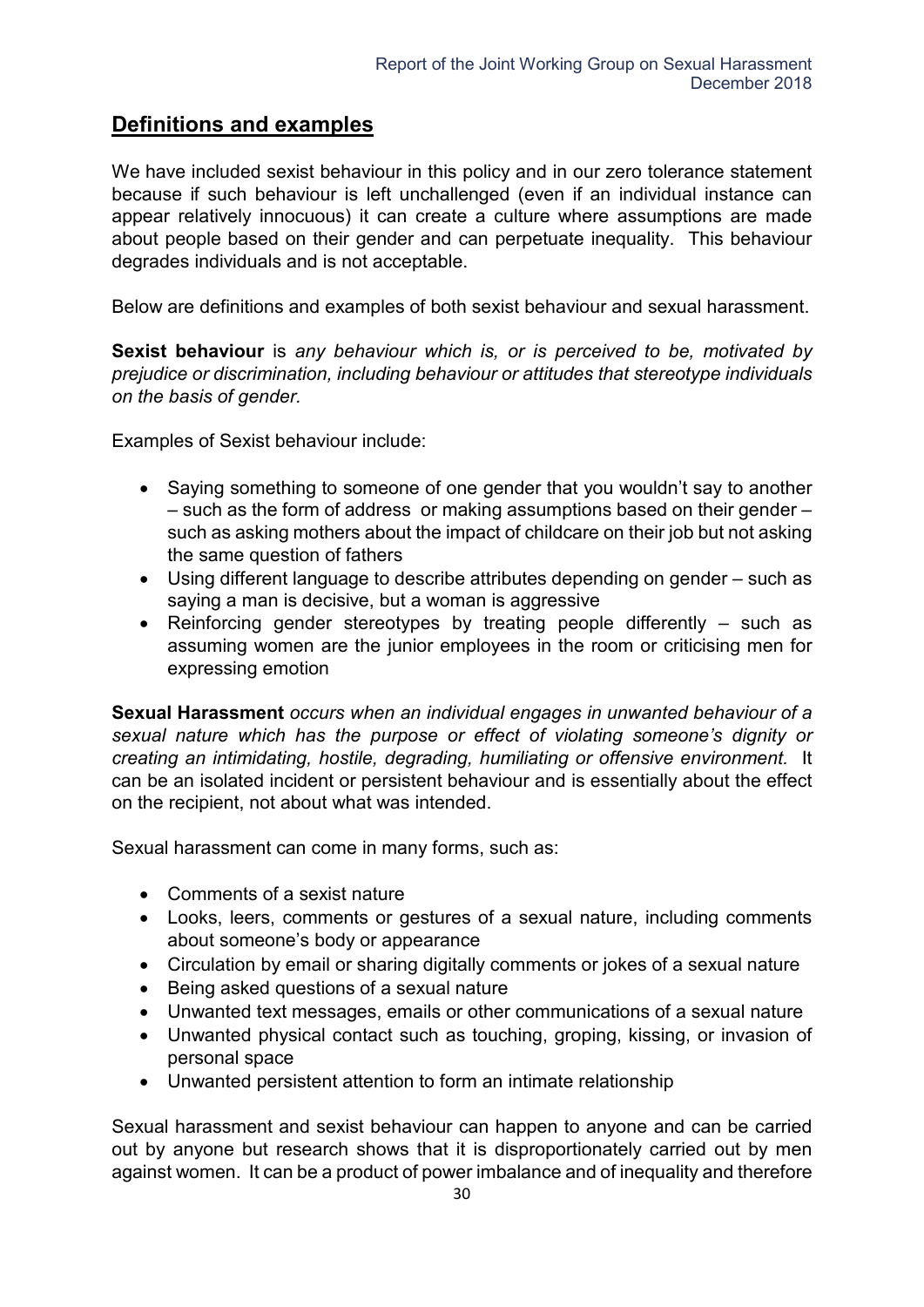other protected characteristics such age, race, disability, gender reassignment and sexual orientation impact how people experience harassment.

## **Responsibilities**

We expect all those who work within the Parliament to adhere to this policy by:

- Treating others with dignity and respect in line with our zero tolerance approach
- Ensuring your behaviour is compliant with this Policy
- Being aware of different power dynamics within the Parliament and never abusing your power
- Taking prompt action to address any issues
- Speaking up and challenging inappropriate behaviour you experience or witness.

The Parliament will:

- Treat all complaints seriously and in a sensitive manner with due respect for all parties involved
- Encourage informal resolution of complaints where appropriate
- Provide appropriate processes and ensure support is available
- Provide training to all who work here
- Promote this policy and ensure it is accessible
- Monitor all reported incidences of sexual harassment.

## **Anonymity**

Access to support for those who have experienced sexual harassment can be made anonymously and issues will be logged via a central reporting function for the purposes of anonymised data collection.

It is important when raising a complaint all of the facts are taken into account to make sure that the process is fair to both parties. In a limited number of cases, it may be possible not to disclose the identity of the complainant to the respondent when dealing with an issue on an informal basis, but this will depend on the individual circumstances. In relation to formal complaints, the respondent will need to know the nature of the allegations made against them, and in cases such as these, that includes the identity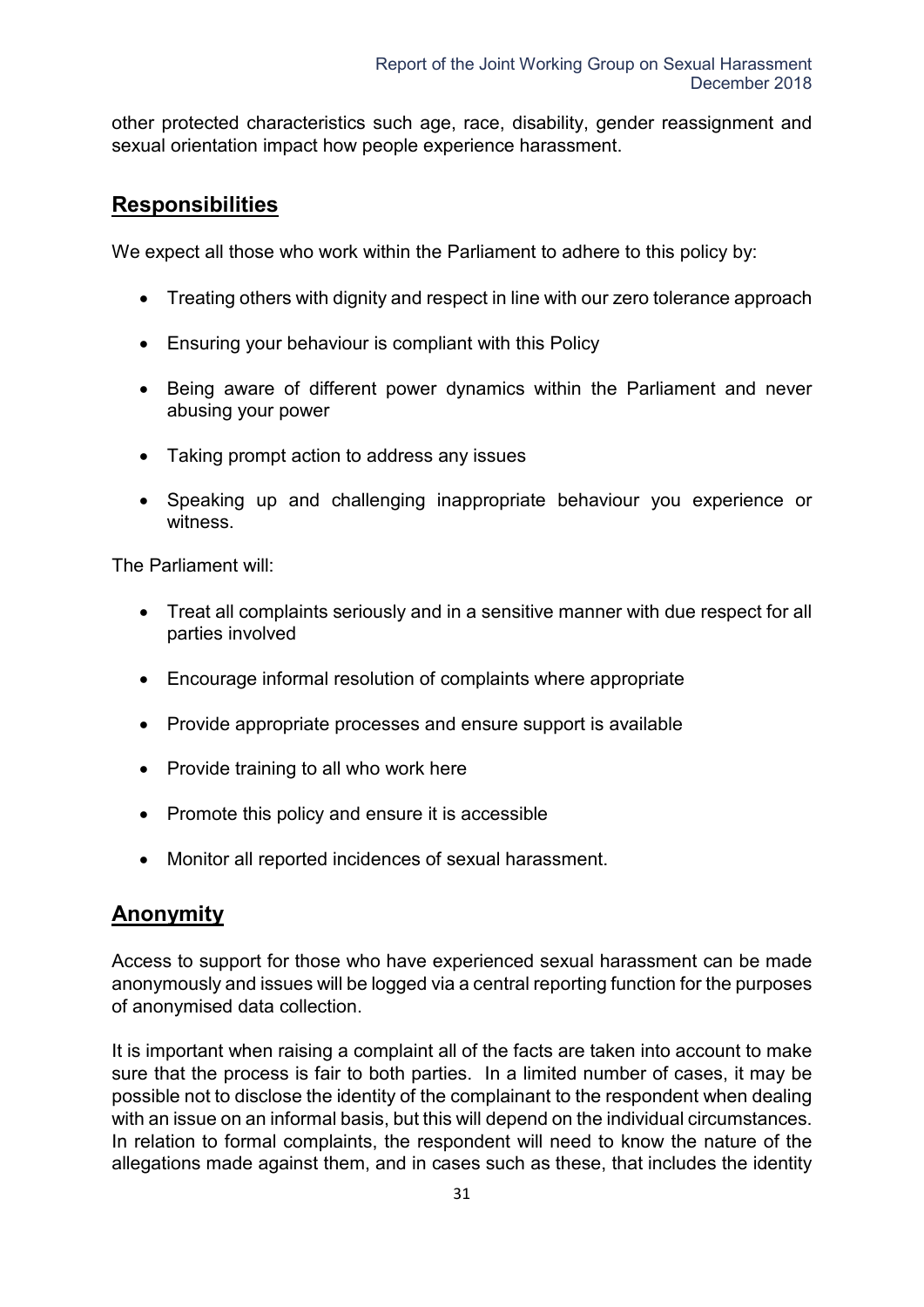of the person making the complaint except in exceptional circumstances, such as where there is a threat to the safety of the complainant.

## **Confidentiality**

We know that concerns about issues being made public can prevent people from coming forward in the first place. Therefore, it is essential that complaints raised under the new procedures are dealt with in the strictest confidence and all parties involved in any complaint must respect confidentiality at all stages of the process.

The identity of the complainant and the respondent will be kept confidential to those who have a legitimate need to know and any sensitive information disclosed will be handled in accordance with the Data Protection Act 2018 and the General Data Protection Regulation.

#### **Victimisation**

Those who experience sexual harassment often feel unable to report it for fear of victimisation. Victimisation has a defined meaning in legislation and involves being treated less favourably than other people as a result of having made a claim of sexual harassment or by assisting someone else with their complaint.

This could take the form of penalising someone by for example, finding fault with their performance where it is not merited or giving them unrealistic or impossible deadlines; excluding the person from work-related activities or conversations, creating a difficult working environment or making disparaging comments.

Victimisation in any form is not acceptable within the parliament and will be dealt with through the appropriate formal procedures.

#### **Ongoing support**

Support will be available to both the person making the complaint and the person against whom the complaint is made throughout any process. However, raising a complaint and having it dealt with is not the end of the story for either the complainant or respondent. People may experience increased stress and anxiety and therefore, ongoing support will also be provided after the process is finished

#### **Vexatious or malicious complaints**

All complaints made under this Policy are assumed to be made in good faith. We anticipate that false accusations will be rare but should this be found to be the case, these will be dealt with seriously, potentially leading to disciplinary action being taken.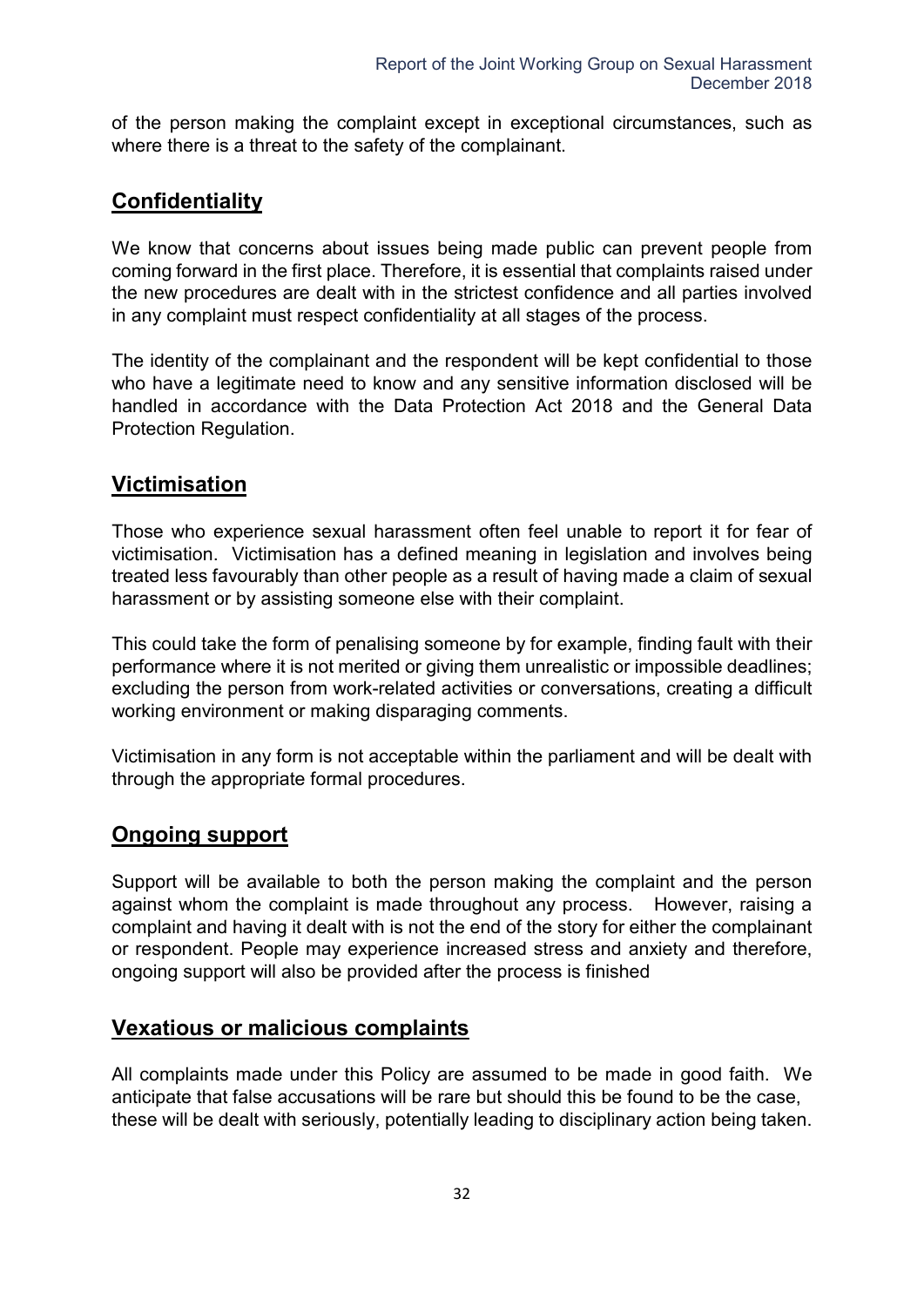## **Monitoring and Review**

This Policy will be reviewed after the first 12 months of operation. Anonymised data on the numbers of calls to the helpline and informal and formal cases will be reported to the SPCB after the first 6 months of operation and annually thereafter.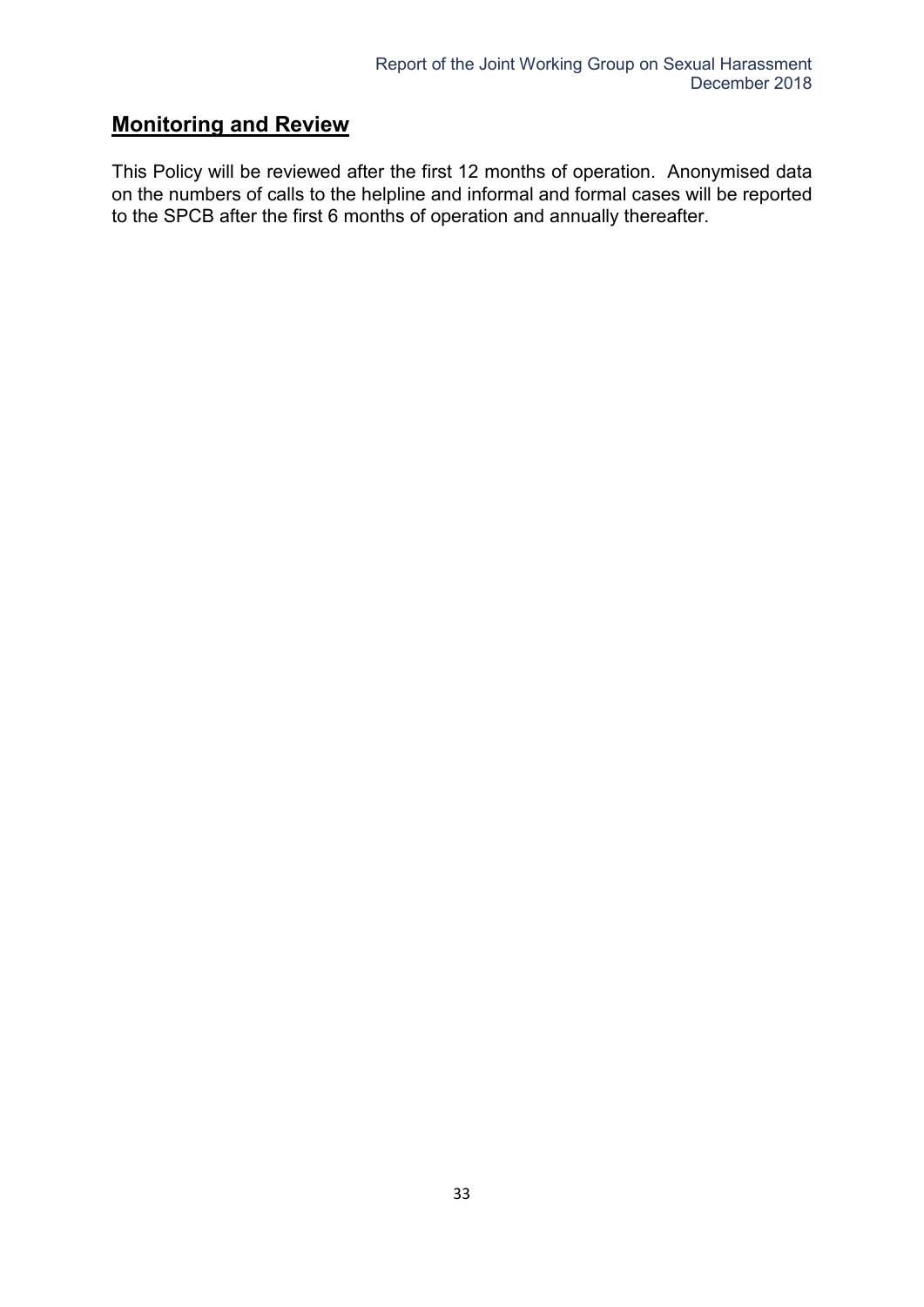## **ANNEX TO SEXUAL HARASSMENT POLICY**

## **Reporting Procedures and support**

#### **Independent Support Service**

Everyone affected by the behaviours set out in the Sexual Harassment policy is entitled to access the Independent Support Service that the Parliament has set up. This service is there to provide advice and ongoing support regardless of whether or you not choose to make a complaint. If you choose to take a formal complaint under this procedure, it will be submitted through this service.

Specifically, the Independent Support Service provides:

- Access to specialist advisers via telephone and email. The service is independent of all employers, is confidential, and contact can be anonymous if that is what you want
- Information and advice on policy and processes to help you decide on the best course of action
- An advocacy worker who can facilitate appropriate interventions, including face to face, written, or telephone interaction between you and the person you're complaining about
- Ongoing support throughout any complaint process if that is what you decide to do
- Anonymised data on the number of incidents.

## **Procedures for dealing with complaints**

It can be difficult and stressful to take forward a complaint about sexual harassment. Our procedures are designed to provide a range of options so you can choose the option that's most appropriate and comfortable for you.

If you have been subject to sexist behaviour or sexual harassment, you're encouraged in the first instance to contact the Independent Support Service. They will help you decide how you want to deal with this. If the information you give to the support service indicates that a criminal offence may have taken place, they'll give you advice to assist you in coming to a decision on how to take this forward.

What you decide to do will depend on range of factors, such as the seriousness of the behaviour and what outcome you want.

Employers are generally encouraged to include informal steps to resolve grievances in their policies as this can be the most effective way of dealing with them. However, particularly as sexual harassment can often stem from a power imbalance, it's not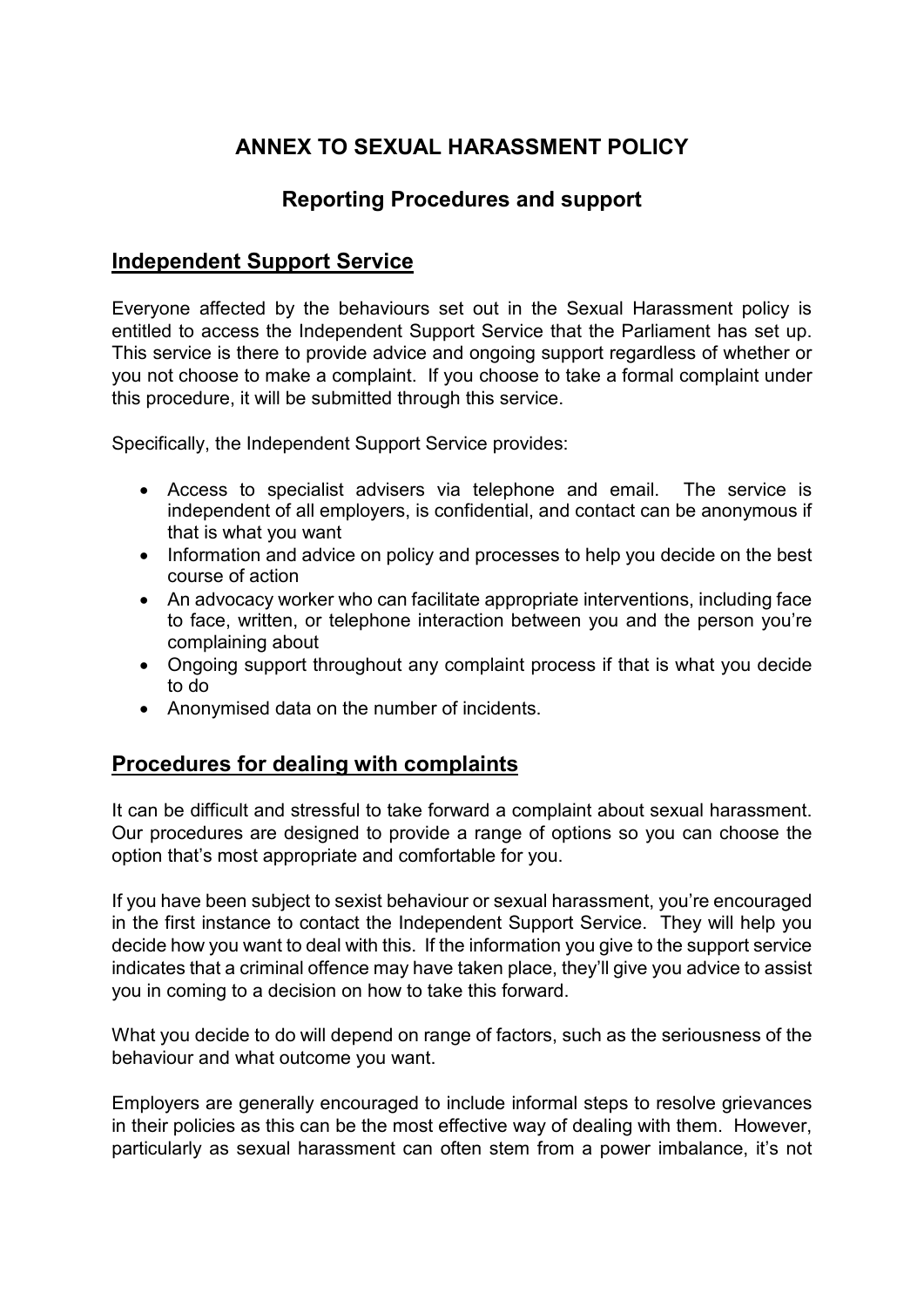always possible or desirable to deal with something informally. The key issue is that you decide what's the most appropriate route for you.

## **Dealing with issues informally**

- You can approach the person directly to let them know the impact of their behaviour. However, you might not feel comfortable doing this, particularly if the person is in a position of authority over you.
- You can approach your own line manager and/or line manager of the person whose behaviour you're concerned about, or in the case of an MSP, their party to help you resolve the issue.
- You can contact the Independent Support Service who will provide advice and support and can also act as an advocate on your behalf.
- You can also seek the support of your trade union representative.
- Whoever you approach will be expected to take your complaint seriously and establish the facts of the case. They should also seek further HR advice for support in dealing with any issues.
- Even though the complaint has been raised on an informal basis, it might be more practical or appropriate for the facts to be established by someone independent of the line management chain. In those circumstances, Parliament's HR Office can arrange for an independent service provider to carry this out. Outcomes from informal approaches

The type of action that might be taken will vary, but could include:

- The person who acted inappropriately acknowledging their behaviour was wrong
- An apology for the behaviour
- A commitment to change behaviour (including participating in further training).

## **Formal Complaints**

If you haven't been able to resolve your complaint informally, if there's a recurrence of the behaviour or if you think it's not appropriate to resolve it informally, you can make a formal complaint. Investigations into formal complaints will be carried out by an independent investigator. This will be someone who is independent of the Parliament and of political parties. This means that investigatory and disciplinary processes will be separate and carried out by different people.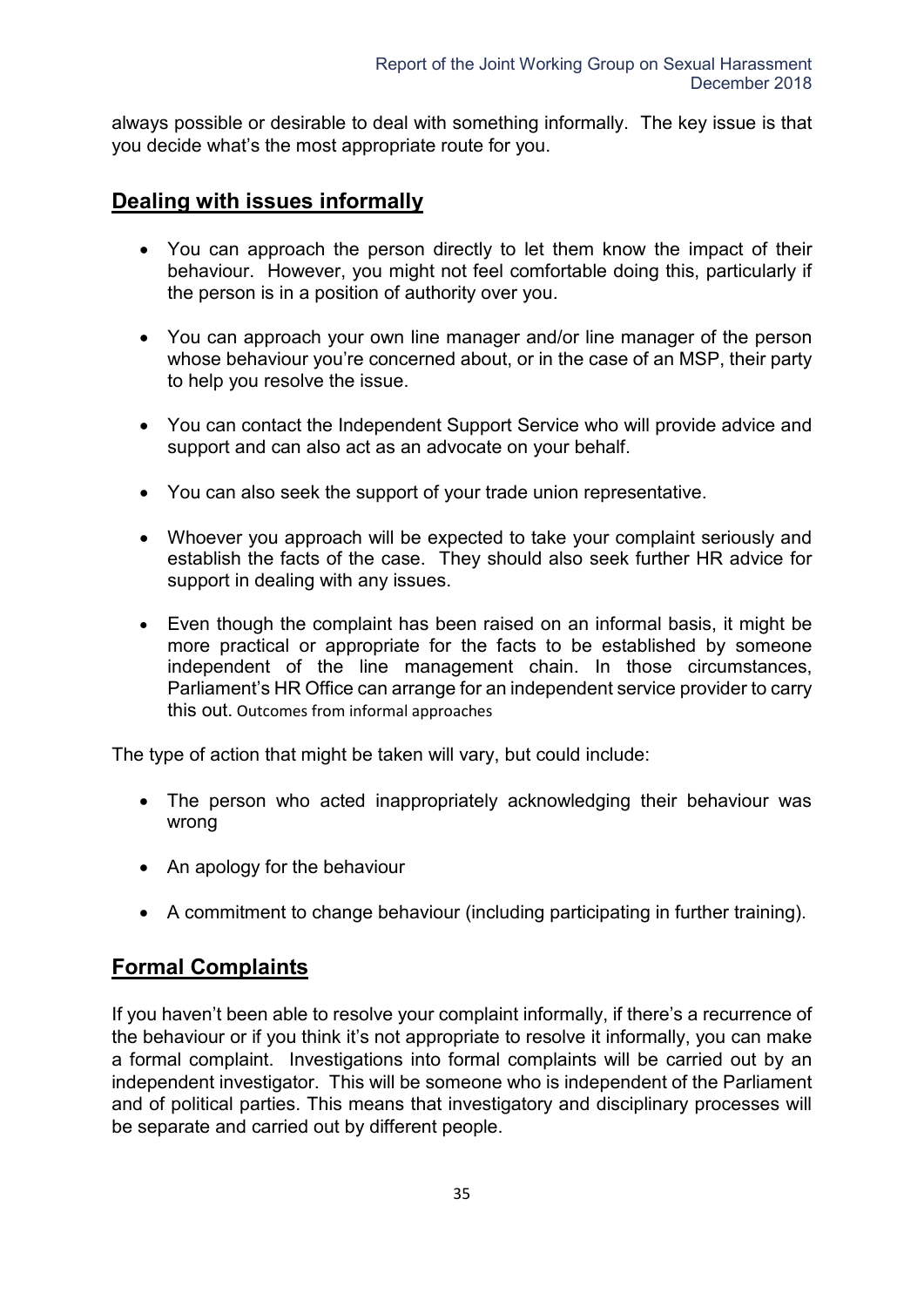Investigations into formal complaints against MSPs will be undertaken by the Commissioner for Ethical Standards in Public Life for Scotland ('the Ethical Standards Commissioner').

## **How to submit a complaint**

Formal complaints should be made in writing, to the Independent Support Service using the template they will provide to you or you can access it on our website.

The Independent Support Service will notify the Parliament's HR Office who will commission an Independent Investigator (and notify the respondent's employer) or, in the case of complaints against MSPs, refer it to the Ethical Standards Commissioner.

#### **How the investigation will be conducted**

The process that the Ethical Standards Commissioner will follow is set out in section 9 of the [Guidance on the Code of Conduct.](http://www.parliament.scot/Parliamentaryprocedureandguidance/CCEd07201708Guidance.pdf)

The sanctions that can be applied are also set out in section 9.

For all other complaints, the process is set out as follows:

- The Independent Investigator will contact both the complainant and respondent. The respondent will be told the details of the complaint and the name of the person making it
- The purpose of the investigation is to establish facts and come to a conclusion, based on the balance of probabilities. It should not be adversarial in nature
- The Investigator will contact the complainant and respondent within 5 days of being notified of the complaint
- The Investigator will interview the complainant, respondent and any relevant witnesses, allowing both parties to set out their case and respond to comments made by the other
- Interviews will take place with each person separately in a private room (off the premises if necessary)
- Complainants and respondents can be accompanied by someone from the support service or other appointed provider, a colleague or a trade union representative
- Everyone will have the opportunity to review their own interview notes to ensure they are an accurate record of what was said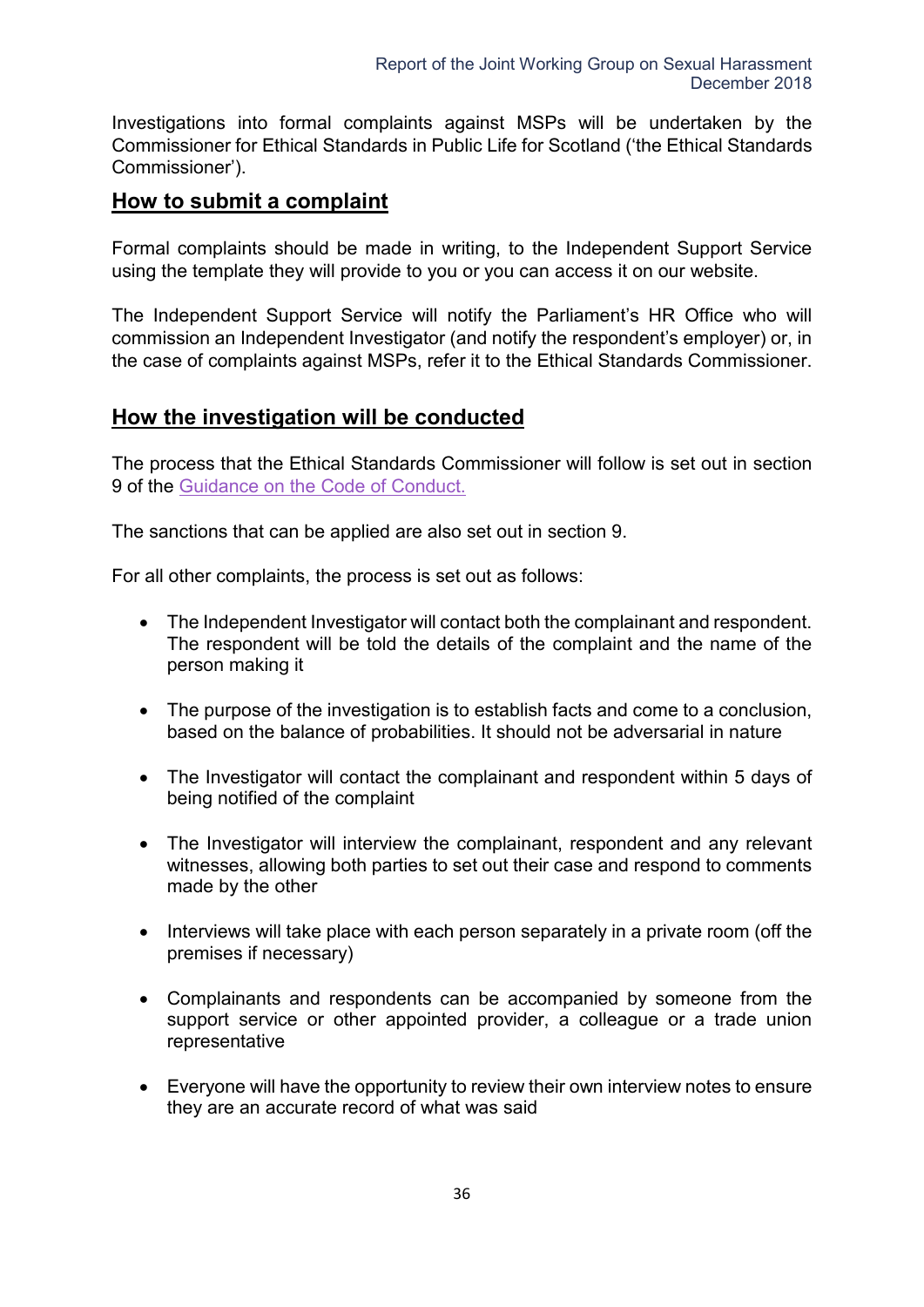• Confidentiality must be maintained throughout the investigation. Action will be taken against anyone who breaches this.

## **The report – timing**

The Investigator will aim to complete their investigation as soon as possible. While each case will have differing degrees of complexity, investigations should ideally be completed within 2 months. The Investigator will contact the complainant and respondent if this timescale cannot be achieved and advise them of the anticipated timescale.

## **The report – content**

The report will summarise the issues raised, the statements made by all parties and set out the Investigator's findings and conclusions. Witness statements will not normally be shared to allow the investigation to be conducted in a full and frank manner but at the same time protecting everyone involved in the process However, all statements will be summarised in the report and taken account of in the Investigator's findings and conclusions. The final report will be shared with the complainant and respondent. However, all concerned, including witnesses should be made aware that the report and all statements made in the course of the investigation may be disclosed in the course of a claim to an employment tribunal.

## **The report – next steps**

Complaints against Members are dealt with under the Code of Conduct for MSPs and the Commissioner's report will be referred to the Standards, Procedures and Public Appointments Committee.

For all other complaints the report will be given to the appropriate employer (whether SPCB, MSP – where the complaint is against their member of staff or contractor) to determine what action to take on the basis of the report. The employer may decide:

- That the complaint is not upheld and take no further action
- That the complaint is upheld and take action short of formal disciplinary action, such as ensuring there is an acknowledgement of the behaviour and an apology
- That the complaint is upheld and instigate formal disciplinary procedures.

If a complaint is not upheld that means, for the complainant, that nothing further will be done. Therefore, the complainant can appeal the decision not to uphold the complaint. They should set out the reasons for this in writing.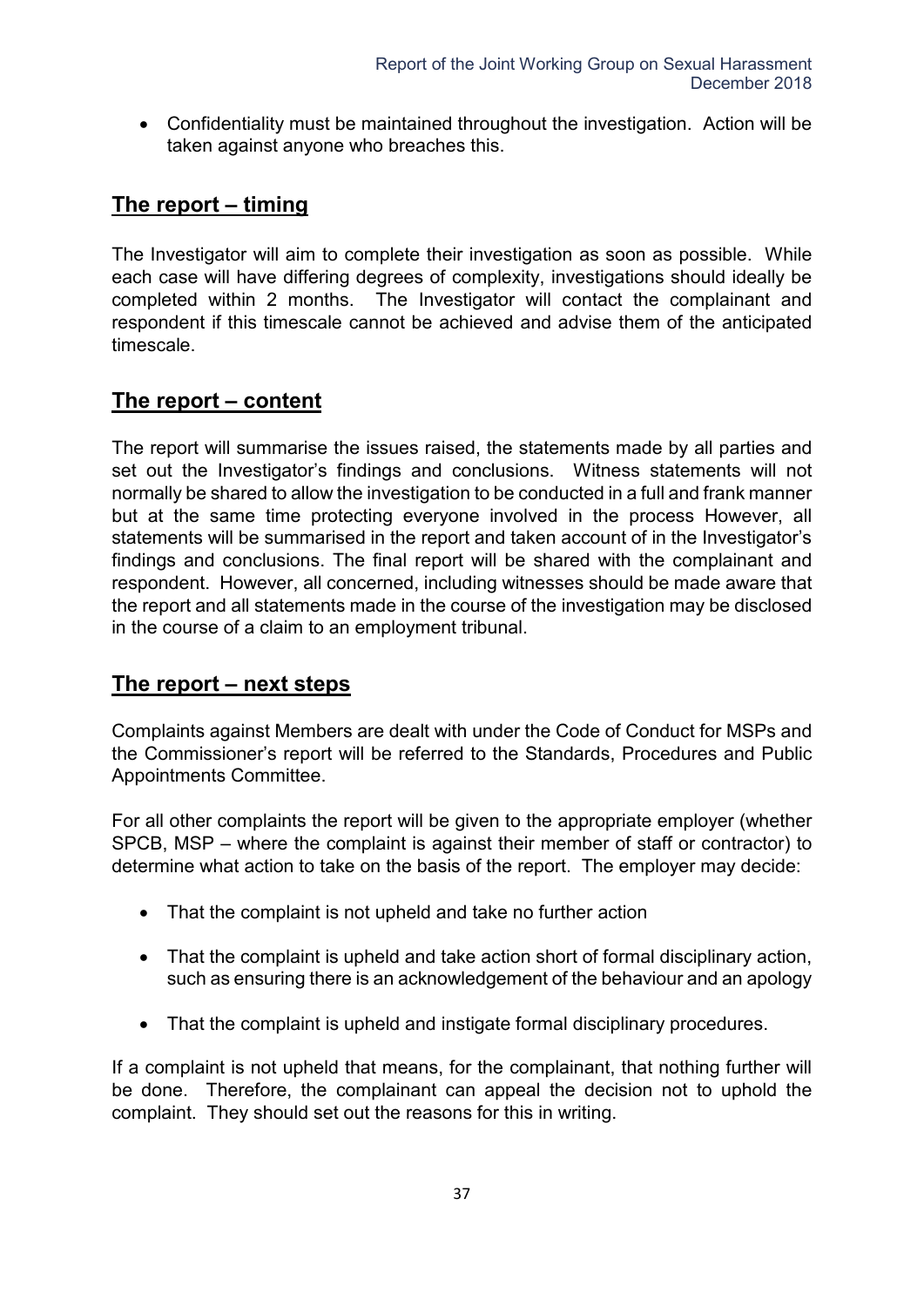- Where the complainant and respondent have the same employer, they should write to their employer.
- Where the complainant and respondent have different employers, they should contact the Parliament's HR department who will advise on the appropriate route.
- Where the decision-maker is an MSP, a formal complaint can be made against the MSP under the Code of Conduct.

If the complaint is upheld the respondent will have a right to appeal (either through grievance or disciplinary processes) the sanction or action being proposed.

#### **Disciplinary action**

Different employers and political parties have their own disciplinary procedures. However, for there to be consistency of approach, we ask that the following principles apply, regardless of the procedure:

- It should not be conducted in an adversarial manner and confidentiality must be maintained
- The subject of the disciplinary process must have a right of appeal (see above) and any appeal should be heard by an individual or panel who have not been involved in the original decision.

Employers will determine appropriate sanctions to be applied at the relevant disciplinary hearing. In the case of non-MSPs, these could range from oral warnings to formal written warnings and, in some cases, dismissal. Repetition of the inappropriate behaviour can result in the most serious sanctions being applied. Parliamentary sanctions for MSPs are determined by the SPPA committee and the Parliament and political sanctions, such as removing the whip are determined by the relevant party.

## **Complaints against people who no longer work at the Parliament**

As we are not placing a time limit on taking a complaint under these procedures, formal complaints can be taken against people who no longer work for or at the Parliament. This is important as it ensures that people have the opportunity to have their complaints investigated and for the relevant employer to learn any lessons from the way behaviour may have been dealt with in the past.

Such complaints will be investigated in the same way as any other formal complaints. A copy of the report will be given to both the complainant and respondent. A copy will also be given to the relevant former employer. While the employer cannot take sanctions against someone who no longer works for them, they can look at whether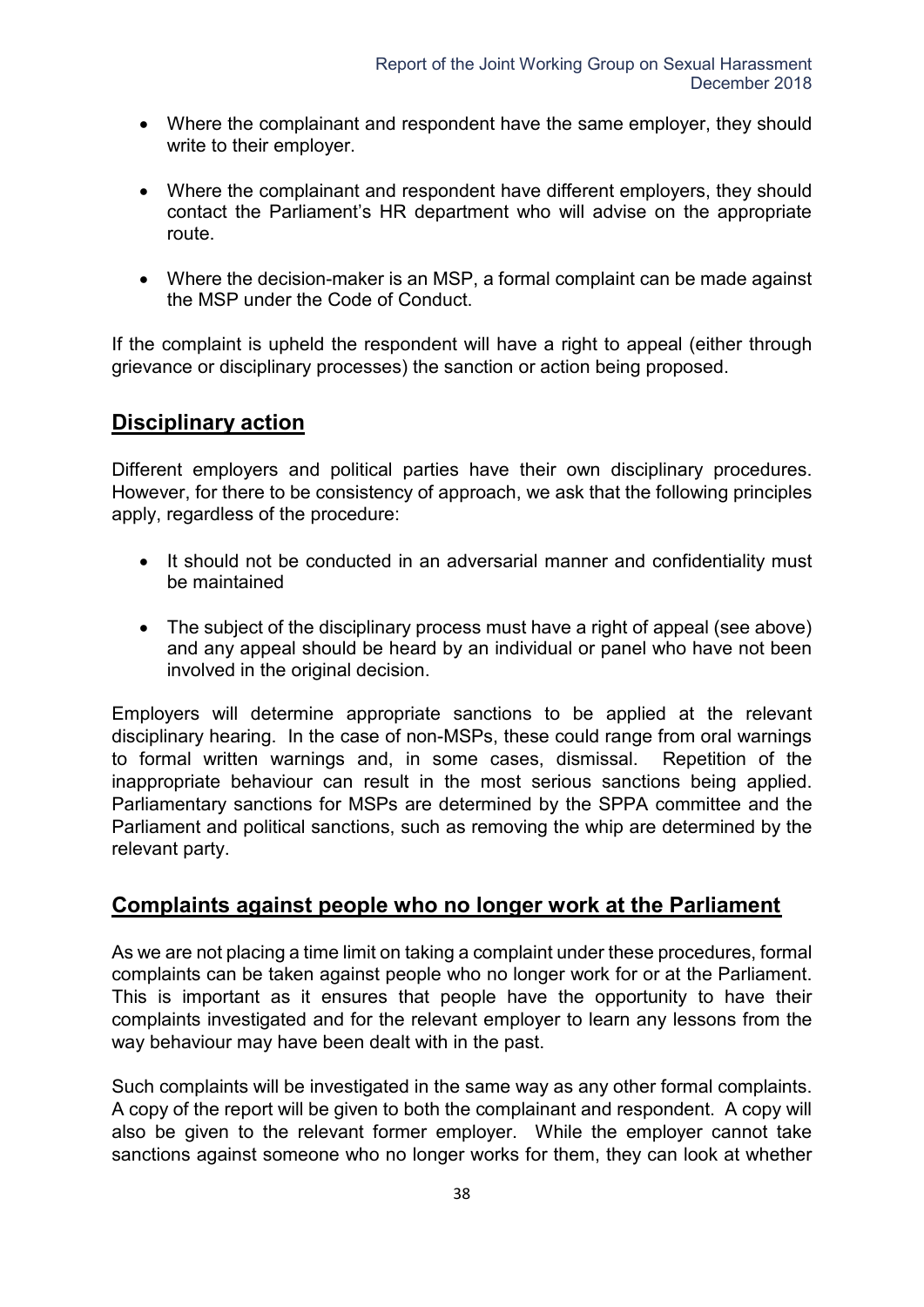any lessons can be learned. Depending on the circumstances, the copy provided to the former employer may be anonymised.

Following consultation with the complainant, the report could be passed to the police if evidence of criminality emerged during the investigation.

Complaints against former Members can be referred to the Ethical Standards Commissioner and dealt with under the Code of Conduct.

## **Complaints from people who no longer work at the Parliament**

As we are not placing a time limit on taking a complaint under these procedures, people who no longer work at the Parliament can submit a formal complaint. They should do this by contacting the Independent Support Service who will follow the same procedure as they would if the complaint came from someone who still works here.

## **Ongoing support**

Throughout any informal or formal process, both complainants and respondents can access support. Support for complainants can be provided by the Independent Support Service and support for respondents will also be available with the exception of contractors who should contact their employer.

Managers may also need to consider whether different working arrangements would be appropriate while an investigation is ongoing (remembering that any actions should not be seen as pre-empting the outcome or compromising the confidentiality of the process).

It is also important to provide management support once the process has finished. Unless the process has resulted in someone being dismissed, the complainant and respondent may still be working in close proximity.

Managers should be alert to, and take action over, any victimisation of the person who made the complaint or any retaliation against the person against whom the complaint was made.

Some of the measures that might need to be considered are:

- Is it appropriate for people to continue to work together or should contact be minimised?
- If people need to be moved, how should this be done? It is important to remember that moving the person who made the complaint could constitute victimisation
- Do line management arrangements need to be changed?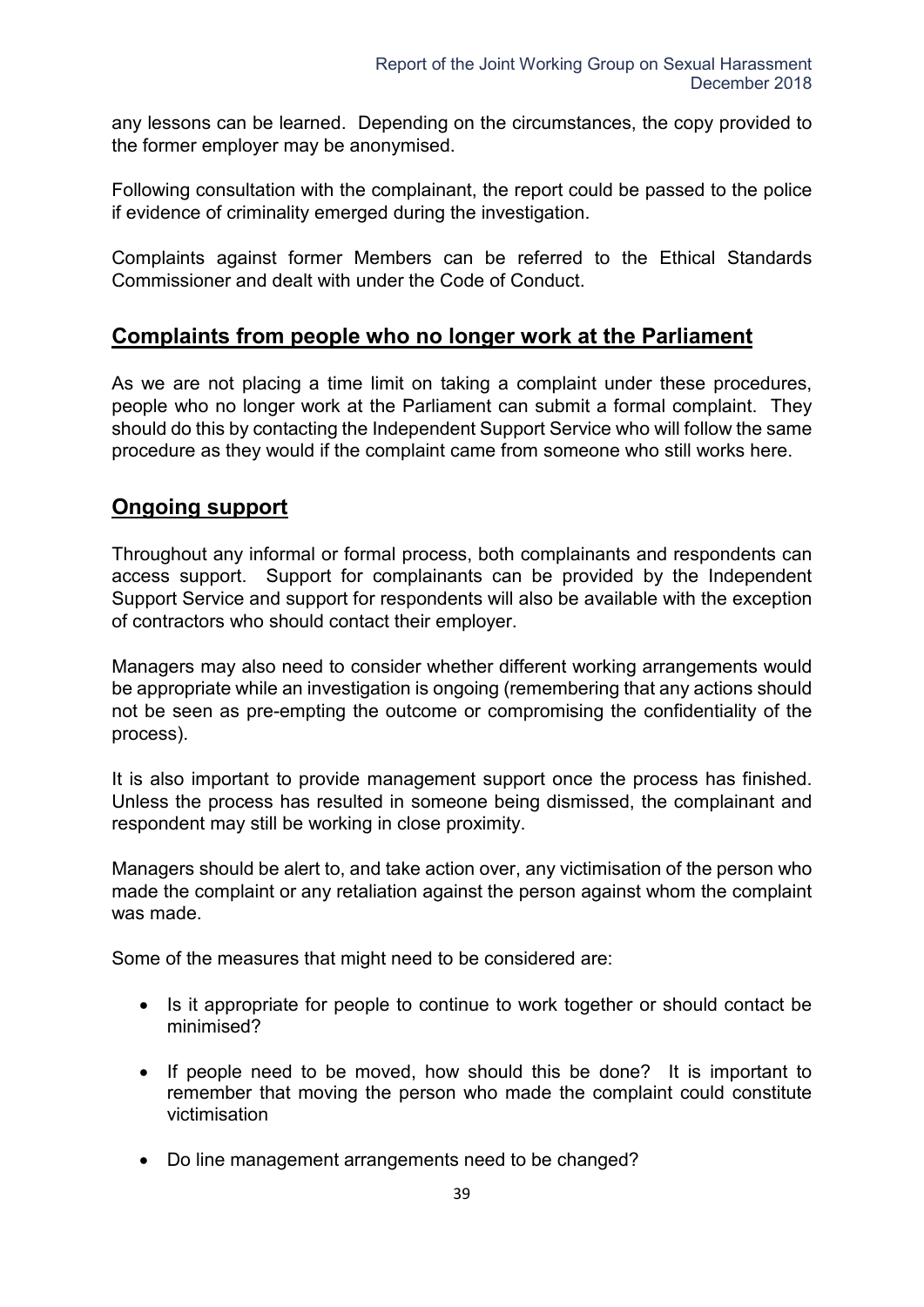- Are there ways contact can be minimised by changing someone's location?
- Could contact be minimised by, for example, allowing someone to work from home for a temporary period or until alternative arrangements are put in place?
- If contact can only be minimised for a temporary period by someone not being at work at all, this should be done on the basis of paid time off rather than the person needing to take annual, flexi or sick leave

Not all of these options will be available or appropriate in every situation and care should be taken to find out what the individual affected by the behaviour may want to do.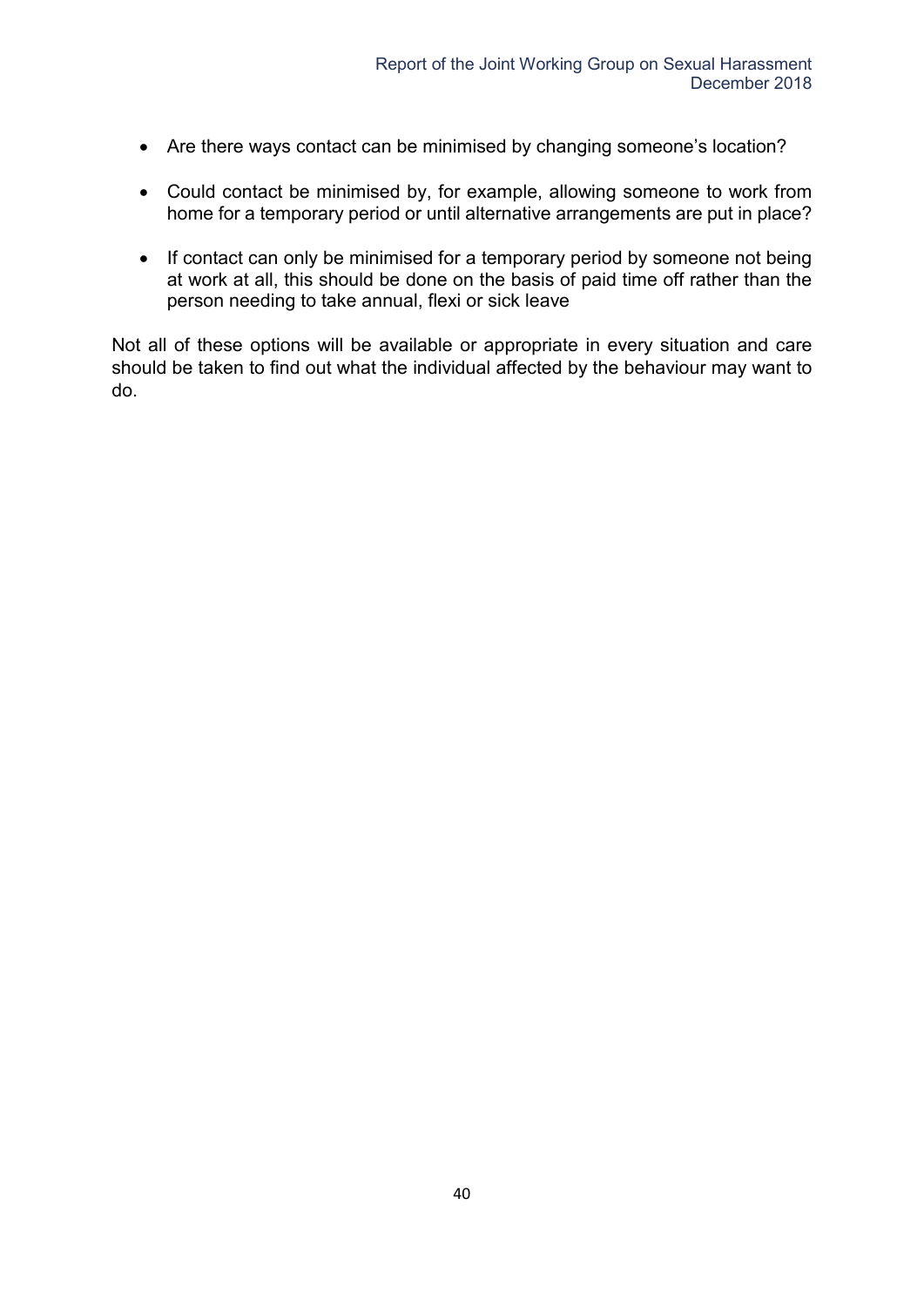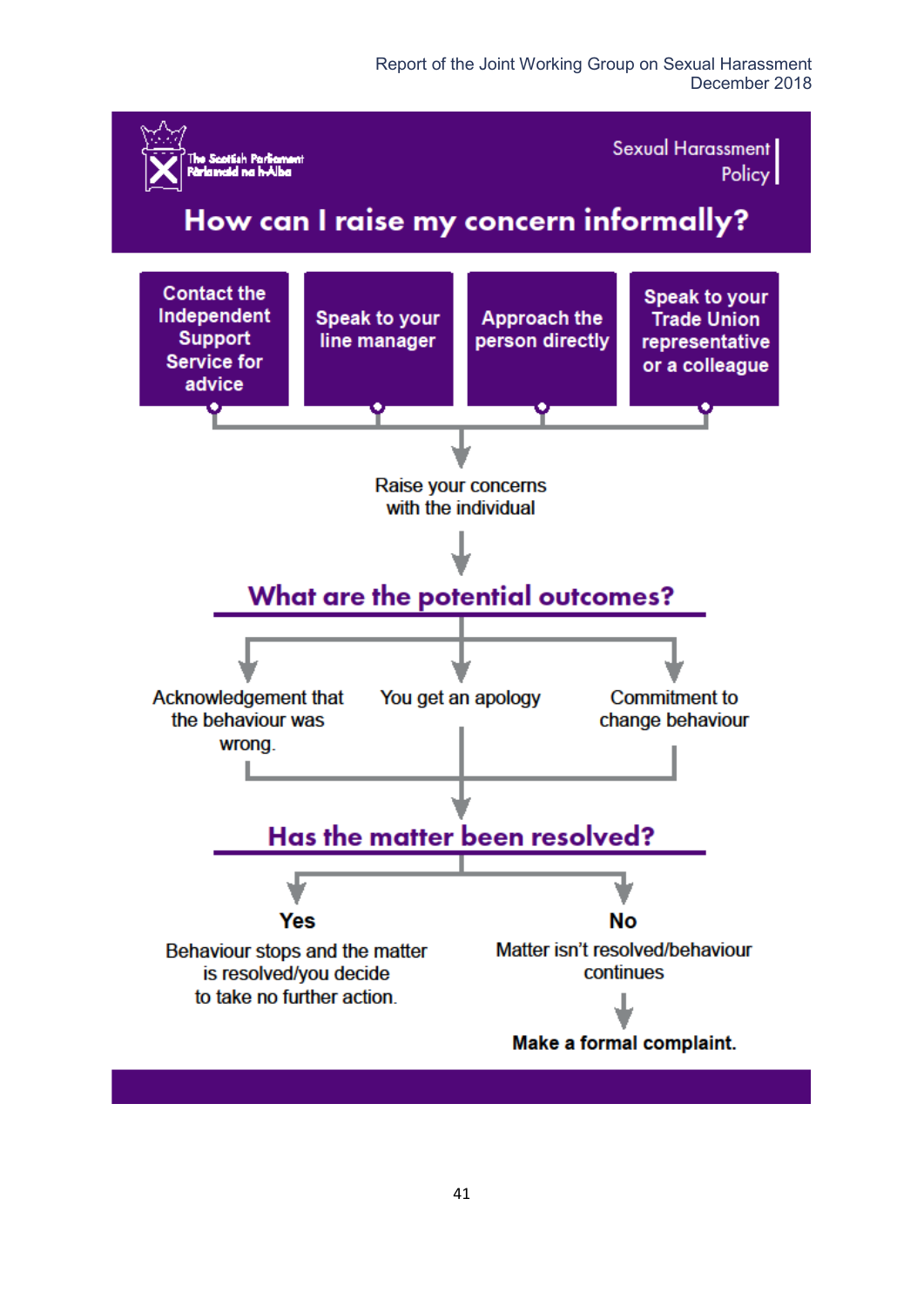

You do not have to raise your concern informally prior to making a formal complaint